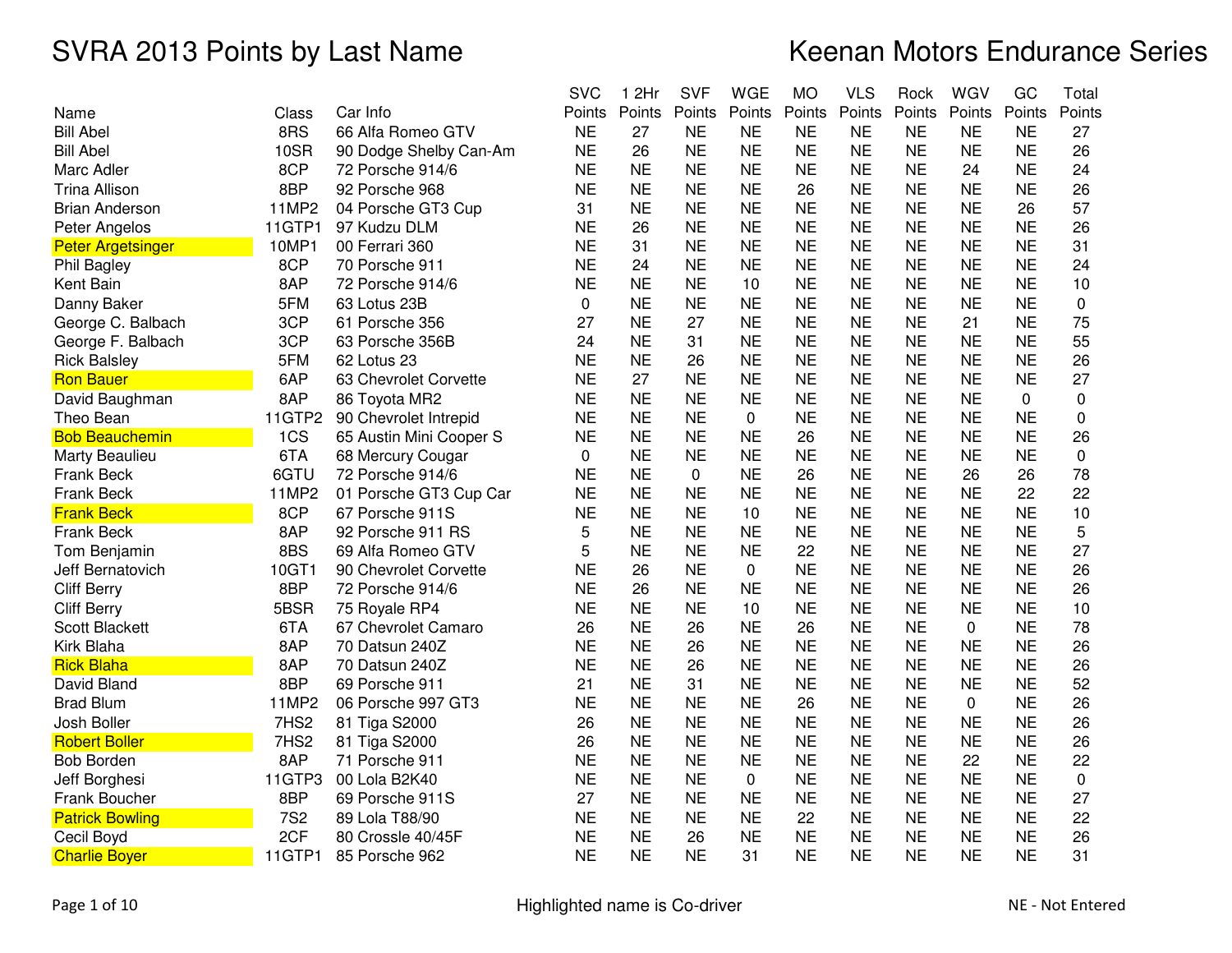|                         |            |                             | <b>SVC</b> | 1 2Hr     | <b>SVF</b> | <b>WGE</b> | <b>MO</b> | <b>VLS</b> | Rock      | WGV       | GC          | Total  |
|-------------------------|------------|-----------------------------|------------|-----------|------------|------------|-----------|------------|-----------|-----------|-------------|--------|
| Name                    | Class      | Car Info                    | Points     | Points    | Points     | Points     | Points    | Points     | Points    | Points    | Points      | Points |
| Lee Brahin              | 7BSR       | 96 Ralt RT41 SR             | <b>NE</b>  | <b>NE</b> | <b>NE</b>  | <b>NE</b>  | <b>NE</b> | 52         | <b>NE</b> | <b>NE</b> | <b>NE</b>   | 52     |
| Ron Branom              | 10AP       | 95 Porsche 993              | 26         | 26        | <b>NE</b>  | <b>NE</b>  | 26        | 52         | 52        | 26        | 26          | 234    |
| <b>Bill Branson</b>     | 8BP        | 69 Porsche 911S             | <b>NE</b>  | <b>NE</b> | <b>NE</b>  | 10         | <b>NE</b> | <b>NE</b>  | <b>NE</b> | 17        | <b>NE</b>   | 27     |
| <b>Tom Briest</b>       | 8AP        | 70 Porsche 914/6            | <b>NE</b>  | <b>NE</b> | <b>NE</b>  | <b>NE</b>  | <b>NE</b> | <b>NE</b>  | <b>NE</b> | 21        | 22          | 43     |
| Shea Brown              | 1FP        | 74 Fiat 128                 | <b>NE</b>  | <b>NE</b> | <b>NE</b>  | <b>NE</b>  | <b>NE</b> | <b>NE</b>  | <b>NE</b> | <b>NE</b> | 26          | 26     |
| <b>Mike Bruns</b>       | 10GT2      | 72 Porsche 911 RSR          | 26         | 31        | <b>NE</b>  | <b>NE</b>  | <b>NE</b> | <b>NE</b>  | <b>NE</b> | <b>NE</b> | <b>NE</b>   | 57     |
| Skip Bryan              | 8BS        | 72 BMW 2002                 | 5          | <b>NE</b> | <b>NE</b>  | <b>NE</b>  | 24        | <b>NE</b>  | <b>NE</b> | <b>NE</b> | 31          | 60     |
| <b>Marc Bunting</b>     | 8BP        | 73 Porsche 914/6            | 31         | <b>NE</b> | <b>NE</b>  | <b>NE</b>  | <b>NE</b> | <b>NE</b>  | <b>NE</b> | 24        | <b>NE</b>   | 55     |
| <b>Andrew Burke</b>     | 8BP        | 70 Porsche 914/6            | <b>NE</b>  | <b>NE</b> | <b>NE</b>  | <b>NE</b>  | <b>NE</b> | <b>NE</b>  | <b>NE</b> | 21        | <b>NE</b>   | 21     |
| <b>Skott Burkland</b>   | 8BP        | 69 Porsche 911              | <b>NE</b>  | <b>NE</b> | <b>NE</b>  | 10         | <b>NE</b> | 52         | <b>NE</b> | 18        | 27          | 107    |
| <b>Chris Burson</b>     | 11MP2      | 01 Porsche 911              | <b>NE</b>  | 24        | <b>NE</b>  | <b>NE</b>  | <b>NE</b> | <b>NE</b>  | <b>NE</b> | <b>NE</b> | <b>NE</b>   | 24     |
| <b>Mike Calderon</b>    | 8CP        | 01 Mazda Miata              | <b>NE</b>  | 5         | <b>NE</b>  | <b>NE</b>  | <b>NE</b> | <b>NE</b>  | <b>NE</b> | <b>NE</b> | <b>NE</b>   | 5      |
| George Calfo            | 8BP        | 70 Porsche 911S             | 22         | <b>NE</b> | <b>NE</b>  | <b>NE</b>  | <b>NE</b> | <b>NE</b>  | <b>NE</b> | <b>NE</b> | <b>NE</b>   | 22     |
| Joe Cannella            | 3CP        | 72 Alfa Romeo Spider        | <b>NE</b>  | <b>NE</b> | <b>NE</b>  | <b>NE</b>  | <b>NE</b> | <b>NE</b>  | <b>NE</b> | 19        | <b>NE</b>   | 19     |
| Dave Cannon             | 11MP2      | 06 Ferrari 430 Challenge    | <b>NE</b>  | <b>NE</b> | <b>NE</b>  | 0          | <b>NE</b> | <b>NE</b>  | <b>NE</b> | <b>NE</b> | <b>NE</b>   | 0      |
| <b>Tim Carey</b>        | 8CP        | 73 Datsun 240Z              | <b>NE</b>  | 21        | <b>NE</b>  | <b>NE</b>  | <b>NE</b> | <b>NE</b>  | <b>NE</b> | <b>NE</b> | <b>NE</b>   | 21     |
| <b>Rick Carlino</b>     | 7BSR       | 77 Chevron B36              | 26         | <b>NE</b> | <b>NE</b>  | 27         | <b>NE</b> | <b>NE</b>  | <b>NE</b> | <b>NE</b> | <b>NE</b>   | 53     |
| Nicolas Clemence        | 8CP        | 67 Porsche 911S             | <b>NE</b>  | <b>NE</b> | <b>NE</b>  | 10         | <b>NE</b> | <b>NE</b>  | <b>NE</b> | <b>NE</b> | <b>NE</b>   | 10     |
| <b>Michael Clifford</b> | 8AP        | 66 Ginetta G4               | <b>NE</b>  | <b>NE</b> | <b>NE</b>  | <b>NE</b>  | <b>NE</b> | <b>NE</b>  | <b>NE</b> | 27        | <b>NE</b>   | 27     |
| John Cloud              | 11TA2      | 00 Ford Mustang TA          | <b>NE</b>  | <b>NE</b> | 31         | <b>NE</b>  | 26        | <b>NE</b>  | <b>NE</b> | <b>NE</b> | 26          | 83     |
| John Cloud              | 8AP        | 98 Ford Mustang Cobra       | 24         | <b>NE</b> | <b>NE</b>  | <b>NE</b>  | 24        | <b>NE</b>  | <b>NE</b> | <b>NE</b> | 27          | 75     |
| Debbie Cloud            | 11TA2      | 00 Mustang Cobra TA         | <b>NE</b>  | <b>NE</b> | 27         | <b>NE</b>  | 26        | <b>NE</b>  | <b>NE</b> | <b>NE</b> | 22          | 75     |
| Debbie Cloud            | 8AP        | 95 Ford Mustang Cobra       | 27         | <b>NE</b> | <b>NE</b>  | <b>NE</b>  | <b>NE</b> | <b>NE</b>  | <b>NE</b> | <b>NE</b> | 0           | 27     |
| John Cloud              | 11TA2      | 02 Chevrolet Monte Carlo TA | 5          | <b>NE</b> | <b>NE</b>  | <b>NE</b>  | <b>NE</b> | <b>NE</b>  | <b>NE</b> | <b>NE</b> | <b>NE</b>   | 5      |
| Steve Cohen             | 11TA2      | 92 Oldsmobile Aurora        | <b>NE</b>  | <b>NE</b> | <b>NE</b>  | 0          | <b>NE</b> | <b>NE</b>  | <b>NE</b> | <b>NE</b> | <b>NE</b>   | 0      |
| Mark Congleton          | 11MP2      | 94 Porsche 993RSR           | 5          | <b>NE</b> | <b>NE</b>  | <b>NE</b>  | <b>NE</b> | <b>NE</b>  | <b>NE</b> | <b>NE</b> | <b>NE</b>   | 5      |
| <b>Mark Congleton</b>   | 11MP2      | 96 Porsche 993 SuperCup     | $\Omega$   | <b>NE</b> | <b>NE</b>  | <b>NE</b>  | <b>NE</b> | <b>NE</b>  | <b>NE</b> | <b>NE</b> | <b>NE</b>   | 0      |
| Mark Coombs             | <b>7S2</b> | 90 Lola T9090               | <b>NE</b>  | <b>NE</b> | 31         | <b>NE</b>  | 5         | <b>NE</b>  | <b>NE</b> | <b>NE</b> | $\mathbf 0$ | 36     |
| Harry Covington         | 11MP2      | 97 Porsche RSR              | <b>NE</b>  | <b>NE</b> | <b>NE</b>  | <b>NE</b>  | 22        | <b>NE</b>  | <b>NE</b> | <b>NE</b> | <b>NE</b>   | 22     |
| <b>Adam Covington</b>   | 11MP2      | 97 Porsche RSR              | <b>NE</b>  | <b>NE</b> | <b>NE</b>  | <b>NE</b>  | 22        | <b>NE</b>  | <b>NE</b> | <b>NE</b> | <b>NE</b>   | 22     |
| James Cullen            | 8BP        | 72 Porsche 914/6            | 5          | <b>NE</b> | 24         | 10         | <b>NE</b> | <b>NE</b>  | <b>NE</b> | 22        | 31          | 92     |
| James Cullen            | 5GTR       | 68 Ford SPF GT40 MK 1       | <b>NE</b>  | <b>NE</b> | <b>NE</b>  | <b>NE</b>  | <b>NE</b> | <b>NE</b>  | <b>NE</b> | 26        | <b>NE</b>   | 26     |
| Dan Curry               | 11GTP1     | 85 Porsche 962              | <b>NE</b>  | <b>NE</b> | <b>NE</b>  | 31         | <b>NE</b> | <b>NE</b>  | <b>NE</b> | <b>NE</b> | <b>NE</b>   | 31     |
| <b>Wally Dallenbach</b> | 11GTP3     | 07 Lola B0718               | 26         | <b>NE</b> | 31         | <b>NE</b>  | <b>NE</b> | <b>NE</b>  | <b>NE</b> | <b>NE</b> | <b>NE</b>   | 57     |
| <b>Charles Darrow</b>   | 1FP        | 65 Triumph Spitfire         | <b>NE</b>  | <b>NE</b> | <b>NE</b>  | <b>NE</b>  | <b>NE</b> | <b>NE</b>  | <b>NE</b> | <b>NE</b> | 0           | 0      |
| <b>Robert Davenport</b> | 8BS        | 72 Alfa Romeo GTV           | <b>NE</b>  | <b>NE</b> | <b>NE</b>  | <b>NE</b>  | 27        | <b>NE</b>  | <b>NE</b> | <b>NE</b> | <b>NE</b>   | 27     |
| Mike Defenbau           | 6GTU       | 73 Porsche 911 RSR          | <b>NE</b>  | <b>NE</b> | <b>NE</b>  | 26         | <b>NE</b> | <b>NE</b>  | <b>NE</b> | <b>NE</b> | <b>NE</b>   | 26     |
| John Deford             | 8BP        | 73 Porsche 914/6            | 31         | <b>NE</b> | <b>NE</b>  | <b>NE</b>  | <b>NE</b> | <b>NE</b>  | <b>NE</b> | 24        | <b>NE</b>   | 55     |
| <b>John Delane</b>      | 2FF        | 71 Lotus 69FF               | 26         | <b>NE</b> | <b>NE</b>  | <b>NE</b>  | <b>NE</b> | <b>NE</b>  | <b>NE</b> | <b>NE</b> | <b>NE</b>   | 26     |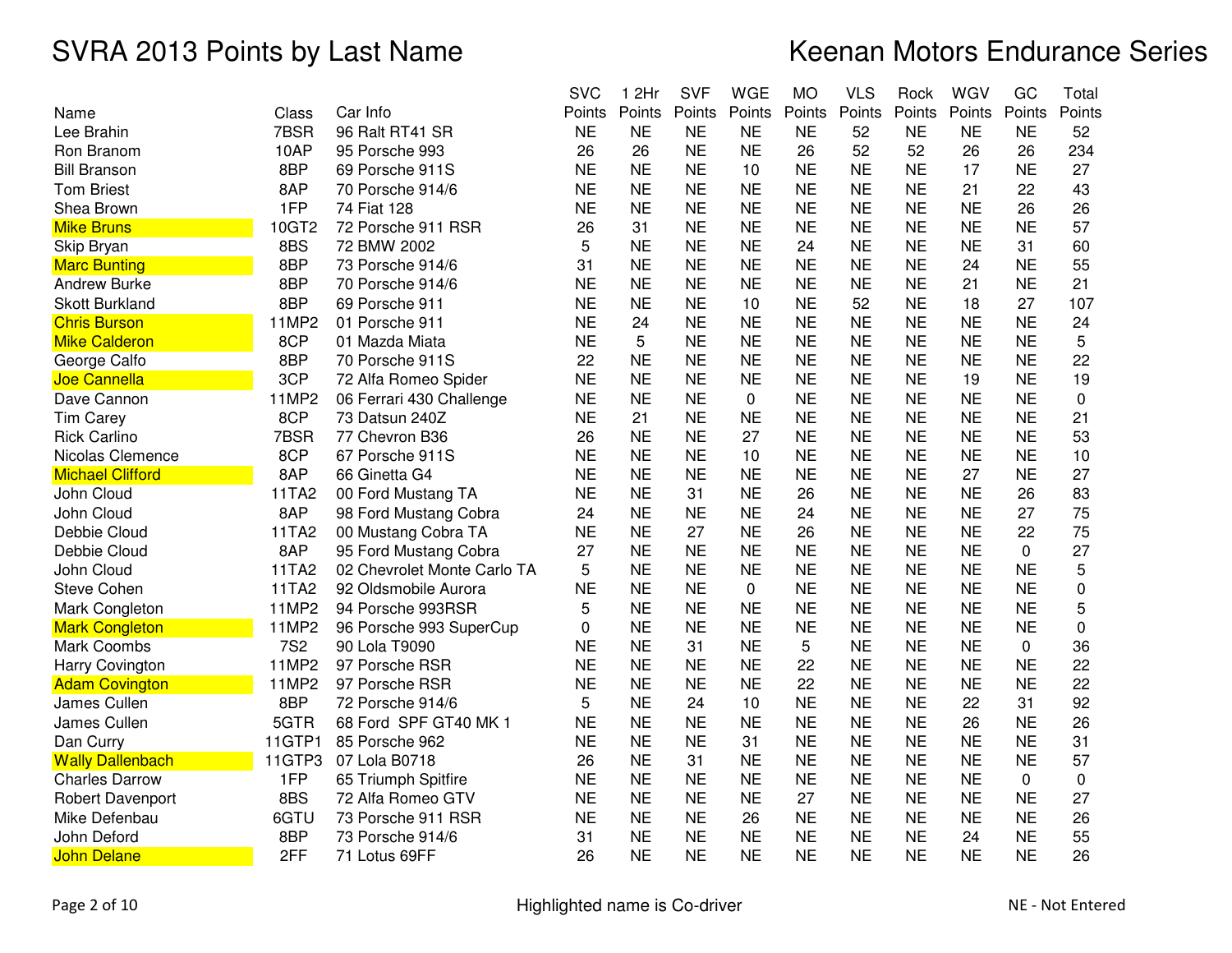|                            |            |                            | <b>SVC</b>   | 1 2Hr     | <b>SVF</b> | <b>WGE</b>  | <b>MO</b>   | <b>VLS</b> | Rock      | WGV       | GC        | Total    |
|----------------------------|------------|----------------------------|--------------|-----------|------------|-------------|-------------|------------|-----------|-----------|-----------|----------|
| Name                       | Class      | Car Info                   | Points       | Points    | Points     | Points      | Points      | Points     | Points    | Points    | Points    | Points   |
| <b>Chris DeMinco</b>       | 8BS        | 71 Alfa Romeo GTV          | <b>NE</b>    | <b>NE</b> | <b>NE</b>  | <b>NE</b>   | <b>NE</b>   | <b>NE</b>  | <b>NE</b> | 27        | <b>NE</b> | 27       |
| Jeff Devine                | 3DP        | 67 MGB Rdstr               | <b>NE</b>    | <b>NE</b> | <b>NE</b>  | <b>NE</b>   | <b>NE</b>   | <b>NE</b>  | <b>NE</b> | 31        | <b>NE</b> | 31       |
| Jim Devine                 | 10MP1      | 96 Panoz GTRA              | <b>NE</b>    | <b>NE</b> | <b>NE</b>  | $\mathbf 0$ | <b>NE</b>   | <b>NE</b>  | <b>NE</b> | <b>NE</b> | <b>NE</b> | 0        |
| Dennis Dobkin              | <b>7S2</b> | 86 Swift DB2               | <b>NE</b>    | 26        | <b>NE</b>  | <b>NE</b>   | <b>NE</b>   | <b>NE</b>  | <b>NE</b> | <b>NE</b> | <b>NE</b> | 26       |
| James Dolan                | 6BP        | 66 Mustang GT350           | <b>NE</b>    | <b>NE</b> | <b>NE</b>  | <b>NE</b>   | <b>NE</b>   | <b>NE</b>  | <b>NE</b> | <b>NE</b> | 26        | 26       |
| <b>Brian Dolan</b>         | 6BP        | 66 Mustang GT350           | <b>NE</b>    | <b>NE</b> | <b>NE</b>  | <b>NE</b>   | <b>NE</b>   | <b>NE</b>  | <b>NE</b> | <b>NE</b> | 26        | 26       |
| <b>Andrew Doll</b>         | 8CP        | 70 Datsun 240Z             | <b>NE</b>    | <b>NE</b> | <b>NE</b>  | <b>NE</b>   | <b>NE</b>   | <b>NE</b>  | <b>NE</b> | 27        | <b>NE</b> | 27       |
| <b>Bruce Domeck</b>        | 3M         | 90 Ford Spec Racer         | <b>NE</b>    | <b>NE</b> | <b>NE</b>  | <b>NE</b>   | <b>NE</b>   | <b>NE</b>  | <b>NE</b> | 26        | <b>NE</b> | 26       |
| <b>Patrick Donnelly</b>    | <b>7S2</b> | 90 Swift DB5               | <b>NE</b>    | <b>NE</b> | 0          | <b>NE</b>   | <b>NE</b>   | <b>NE</b>  | <b>NE</b> | <b>NE</b> | <b>NE</b> | 0        |
| Keith Dunbar               | 8CP        | 67 Lotus Elan              | <b>NE</b>    | <b>NE</b> | <b>NE</b>  | 10          | $\mathbf 0$ | <b>NE</b>  | <b>NE</b> | 5         | <b>NE</b> | 15       |
| <b>Steve Durst</b>         | 7ASR       | 06 Mazda Sports Racer      | <b>NE</b>    | <b>NE</b> | <b>NE</b>  | <b>NE</b>   | <b>NE</b>   | 52         | <b>NE</b> | <b>NE</b> | <b>NE</b> | 52       |
| <b>Bob Eagleson</b>        | 3DP        | 67 MGB Rdstr               | <b>NE</b>    | <b>NE</b> | <b>NE</b>  | <b>NE</b>   | <b>NE</b>   | <b>NE</b>  | <b>NE</b> | 31        | <b>NE</b> | 31       |
| <b>Bruce Ellsworth</b>     | 6GTO       | 71 Porsche 911 RSR         | <b>NE</b>    | 26        | <b>NE</b>  | <b>NE</b>   | <b>NE</b>   | <b>NE</b>  | <b>NE</b> | <b>NE</b> | <b>NE</b> | 26       |
| <b>Cody Ellsworth</b>      | 6GTO       | 71 Porsche 911 RSR         | <b>NE</b>    | 26        | <b>NE</b>  | <b>NE</b>   | <b>NE</b>   | <b>NE</b>  | <b>NE</b> | <b>NE</b> | <b>NE</b> | 26       |
| <b>Bruce Ellsworth</b>     | 8BP        | 70 Porsche 911S            | 22           | <b>NE</b> | <b>NE</b>  | <b>NE</b>   | <b>NE</b>   | <b>NE</b>  | <b>NE</b> | <b>NE</b> | <b>NE</b> | 22       |
| <b>Travis Engen</b>        | 11GTP3     | 05 Audi R8 LMP             | <b>NE</b>    | <b>NE</b> | 24         | 24          | <b>NE</b>   | <b>NE</b>  | <b>NE</b> | 26        | 26        | 100      |
| <b>Travis Engen</b>        | 5FM        | 62 Lotus 23B               | <b>NE</b>    | <b>NE</b> | <b>NE</b>  | <b>NE</b>   | <b>NE</b>   | <b>NE</b>  | <b>NE</b> | <b>NE</b> | 26        | 26       |
| <b>Travis Engen</b>        | 2FB        | 70 Chevron B17b            | <b>NE</b>    | <b>NE</b> | <b>NE</b>  | <b>NE</b>   | <b>NE</b>   | <b>NE</b>  | <b>NE</b> | 0         | <b>NE</b> | 0        |
| <b>Bill Engle Sr</b>       | 3M         | 90 Ford Spec Racer         | <b>NE</b>    | <b>NE</b> | <b>NE</b>  | <b>NE</b>   | <b>NE</b>   | <b>NE</b>  | <b>NE</b> | 26        | <b>NE</b> | 26       |
| <b>Tom Entsminger</b>      | 6GTU       | 74 Datsun 260Z             | <b>NE</b>    | 26        | <b>NE</b>  | <b>NE</b>   | <b>NE</b>   | <b>NE</b>  | <b>NE</b> | <b>NE</b> | <b>NE</b> | 26       |
| Dale Erwin                 | 3CP        | 58 Porsche 356             | 22           | <b>NE</b> | <b>NE</b>  | <b>NE</b>   | <b>NE</b>   | <b>NE</b>  | <b>NE</b> | <b>NE</b> | <b>NE</b> | 22       |
| <b>Mark Eskuche</b>        | 3CP        | 61 Porsche 356             | 27           | <b>NE</b> | 27         | <b>NE</b>   | <b>NE</b>   | <b>NE</b>  | <b>NE</b> | 21        | <b>NE</b> | 75       |
| James Farley               | 7BSR       | 78 Lola T298               | <b>NE</b>    | <b>NE</b> | <b>NE</b>  | <b>NE</b>   | 26          | <b>NE</b>  | <b>NE</b> | <b>NE</b> | <b>NE</b> | 26       |
| <b>Frank Farrell</b>       | 3BS        | 72 Alfa Romeo Berlina      | 26           | 26        | <b>NE</b>  | <b>NE</b>   | <b>NE</b>   | 52         | <b>NE</b> | <b>NE</b> | <b>NE</b> | 104      |
| Mark Ferrara               | 6BP        | 70 Chevrolet Corvette      | <b>NE</b>    | <b>NE</b> | <b>NE</b>  | $\mathbf 0$ | <b>NE</b>   | <b>NE</b>  | <b>NE</b> | <b>NE</b> | <b>NE</b> | 0        |
| <b>Ted Filer</b>           | 6BP        | 63 Chevrolet Corvette Cpe. | $\mathbf{0}$ | 26        | <b>NE</b>  | <b>NE</b>   | <b>NE</b>   | <b>NE</b>  | <b>NE</b> | <b>NE</b> | <b>NE</b> | 26       |
| Mike Fisher                | 10MP1      | 00 Audi S4                 | 26           | <b>NE</b> | 26         | <b>NE</b>   | <b>NE</b>   | <b>NE</b>  | <b>NE</b> | <b>NE</b> | 26        | 78       |
| <b>Jeff Fisher</b>         | 10MP1      | 00 Audi S4                 | <b>NE</b>    | <b>NE</b> | 26         | <b>NE</b>   | <b>NE</b>   | <b>NE</b>  | <b>NE</b> | <b>NE</b> | 26        | 52       |
| <b>Jeff Fisher</b>         | 8BP        | 64 Lotus Elan 26R          | <b>NE</b>    | <b>NE</b> | <b>NE</b>  | <b>NE</b>   | <b>NE</b>   | <b>NE</b>  | <b>NE</b> | 20        | <b>NE</b> | 20       |
| Ken Fitzgerald             | 10BP       | 90 Lotus Esprit            | <b>NE</b>    | <b>NE</b> | <b>NE</b>  | <b>NE</b>   | <b>NE</b>   | <b>NE</b>  | <b>NE</b> | <b>NE</b> | 24        | 24       |
| <b>Tom Fitzgerald</b>      | 8AP        | 70 Datsun 240Z             | <b>NE</b>    | <b>NE</b> | <b>NE</b>  | 10          | <b>NE</b>   | <b>NE</b>  | <b>NE</b> | <b>NE</b> | <b>NE</b> | 10       |
| Lauren Fix                 | 11TA2      | 91 Ford Mustang            | <b>NE</b>    | <b>NE</b> | <b>NE</b>  | $\pmb{0}$   | <b>NE</b>   | <b>NE</b>  | <b>NE</b> | <b>NE</b> | <b>NE</b> | 0        |
| Paul Fix                   | 11TA2      | 91 Ford Mustang            | <b>NE</b>    | <b>NE</b> | 0          | <b>NE</b>   | <b>NE</b>   | <b>NE</b>  | <b>NE</b> | <b>NE</b> | <b>NE</b> | 0        |
| Tom Forgione               | 10SC3      | 02 Ford Taurus             | <b>NE</b>    | <b>NE</b> | <b>NE</b>  | 26          | <b>NE</b>   | <b>NE</b>  | <b>NE</b> | <b>NE</b> | <b>NE</b> | 26       |
| Tom Forgione               | 10SC2      | 89 Chevrolet Nascar        | <b>NE</b>    | <b>NE</b> | <b>NE</b>  | <b>NE</b>   | <b>NE</b>   | <b>NE</b>  | <b>NE</b> | 0         | <b>NE</b> | 0        |
| <b>Bill Foster</b>         | 8AP        | 95 Ford Mustang            | <b>NE</b>    | <b>NE</b> | <b>NE</b>  | <b>NE</b>   | 27          | <b>NE</b>  | <b>NE</b> | <b>NE</b> | 21        | 48       |
| <b>Christopher Fountas</b> | 11MP2      | 08 Ferrari 430             | <b>NE</b>    | 31        | <b>NE</b>  | <b>NE</b>   | <b>NE</b>   | <b>NE</b>  | <b>NE</b> | <b>NE</b> | <b>NE</b> | 31       |
| Jim Freeman                | 7ASR       | 68 Matich SR3              | <b>NE</b>    | <b>NE</b> | <b>NE</b>  | 26          | <b>NE</b>   | <b>NE</b>  | <b>NE</b> | <b>NE</b> | <b>NE</b> | 26       |
| Tim Gallagher              | 6BP        | 63 Chevrolet Corvette      | <b>NE</b>    | <b>NE</b> | <b>NE</b>  | <b>NE</b>   | <b>NE</b>   | <b>NE</b>  | <b>NE</b> | 0         | <b>NE</b> | $\Omega$ |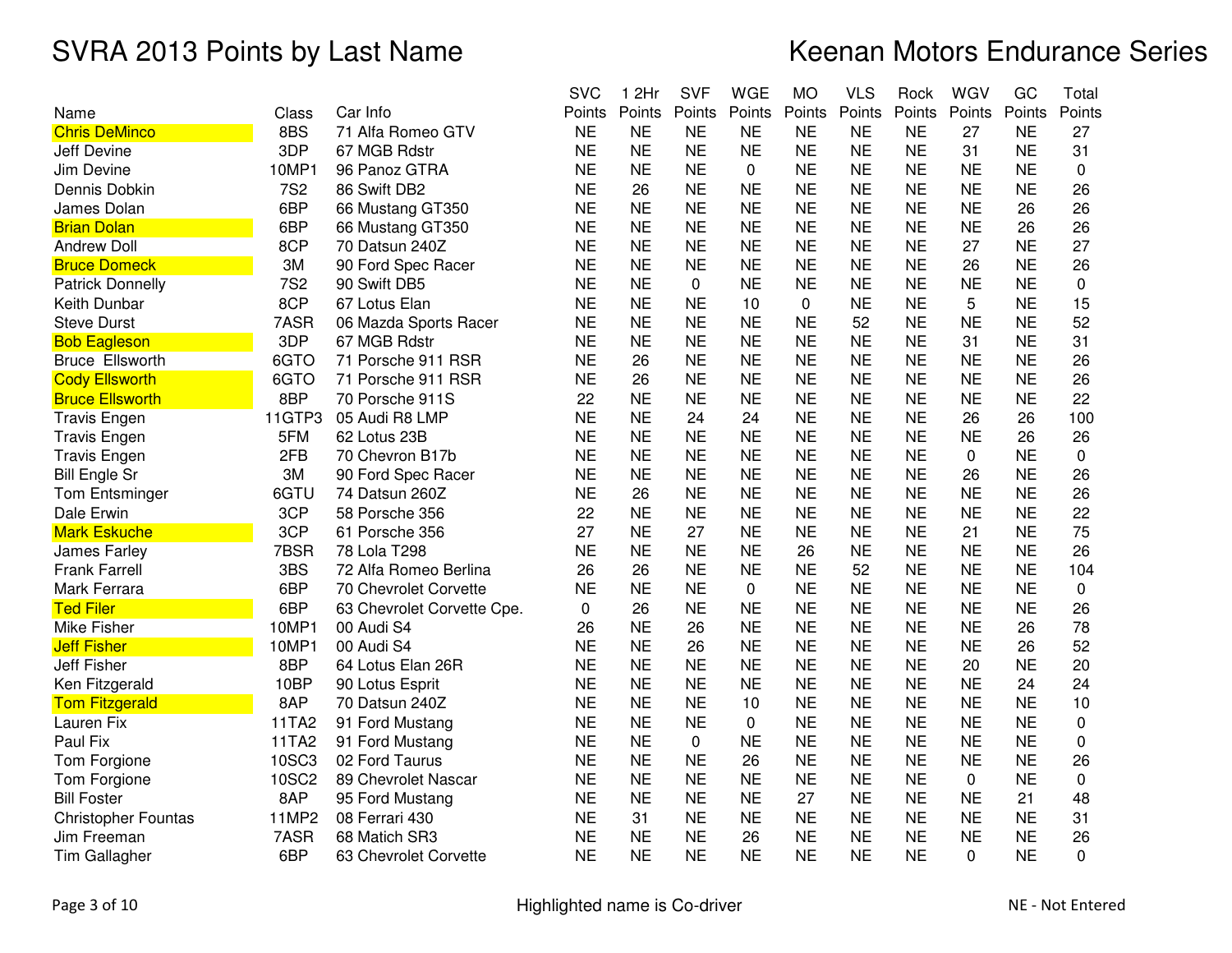|                         |              |                        | <b>SVC</b>  | 1 2Hr       | <b>SVF</b> | <b>WGE</b> | <b>MO</b> | <b>VLS</b> | Rock      | WGV          | GC        | Total       |
|-------------------------|--------------|------------------------|-------------|-------------|------------|------------|-----------|------------|-----------|--------------|-----------|-------------|
| Name                    | Class        | Car Info               | Points      | Points      | Points     | Points     | Points    | Points     | Points    | Points       | Points    | Points      |
| <b>Russell Gee</b>      | 8BS          | 69 BMW 2002            | <b>NE</b>   | <b>NE</b>   | <b>NE</b>  | 10         | <b>NE</b> | <b>NE</b>  | <b>NE</b> | <b>NE</b>    | <b>NE</b> | 10          |
| Paul Gelpi              | 3EP          | 64 MGB                 | <b>NE</b>   | <b>NE</b>   | <b>NE</b>  | <b>NE</b>  | <b>NE</b> | <b>NE</b>  | <b>NE</b> | 26           | <b>NE</b> | 26          |
| <b>Brent Gernert</b>    | <b>7S2</b>   | 86 Swift DB2           | <b>NE</b>   | <b>NE</b>   | <b>NE</b>  | <b>NE</b>  | <b>NE</b> | 0          | <b>NE</b> | <b>NE</b>    | <b>NE</b> | 0           |
| <b>Bryan Gernert</b>    | <b>7S2</b>   | 86 Swift DB2           | <b>NE</b>   | <b>NE</b>   | <b>NE</b>  | <b>NE</b>  | <b>NE</b> | 0          | <b>NE</b> | <b>NE</b>    | <b>NE</b> | 0           |
| Lee Giannone            | 8BP          | 66 Porsche 911         | 24          | <b>NE</b>   | <b>NE</b>  | <b>NE</b>  | <b>NE</b> | <b>NE</b>  | <b>NE</b> | 27           | <b>NE</b> | 51          |
| Lee Giannone            | 11GTP1       | 84 Porsche 962         | <b>NE</b>   | <b>NE</b>   | <b>NE</b>  | 0          | <b>NE</b> | <b>NE</b>  | <b>NE</b> | <b>NE</b>    | <b>NE</b> | $\Omega$    |
| Henry Gilbert           | 11GTP3       | 04 Riley & Scott DP    | <b>NE</b>   | 26          | <b>NE</b>  | <b>NE</b>  | <b>NE</b> | <b>NE</b>  | <b>NE</b> | <b>NE</b>    | <b>NE</b> | 26          |
| <b>Gene Giorgini</b>    | 3DP          | 73 Porsche 914         | <b>NE</b>   | <b>NE</b>   | <b>NE</b>  | 10         | <b>NE</b> | <b>NE</b>  | <b>NE</b> | 24           | <b>NE</b> | 34          |
| Markus Glarner          | 10GT2        | 80 BMW M1              | <b>NE</b>   | <b>NE</b>   | <b>NE</b>  | <b>NE</b>  | <b>NE</b> | <b>NE</b>  | <b>NE</b> | 22           | <b>NE</b> | 22          |
| <b>Bill Glavin</b>      | 6GTO         | 72 BMW 3.0 CSL         | <b>NE</b>   | <b>NE</b>   | <b>NE</b>  | <b>NE</b>  | <b>NE</b> | <b>NE</b>  | <b>NE</b> | $\mathbf 0$  | <b>NE</b> | $\mathbf 0$ |
| Ron Goodman             | 3CP          | 61 Porsche 356B Rdstr  | <b>NE</b>   | <b>NE</b>   | <b>NE</b>  | <b>NE</b>  | <b>NE</b> | <b>NE</b>  | <b>NE</b> | 31           | <b>NE</b> | 31          |
| John Gorsline           | 1CS          | 64 Morris Cooper S     | <b>NE</b>   | <b>NE</b>   | <b>NE</b>  | <b>NE</b>  | <b>NE</b> | <b>NE</b>  | <b>NE</b> | $\mathbf{0}$ | <b>NE</b> | 0           |
| Mark Greenberg          | 11MP1        | 06 Pontiac GTO R       | <b>NE</b>   | <b>NE</b>   | <b>NE</b>  | 26         | <b>NE</b> | <b>NE</b>  | <b>NE</b> | 26           | <b>NE</b> | 52          |
| Tom Grudovich           | 8AP          | 66 Ginetta G4          | 5           | <b>NE</b>   | <b>NE</b>  | <b>NE</b>  | <b>NE</b> | <b>NE</b>  | <b>NE</b> | 27           | <b>NE</b> | 32          |
| Chip Halverson          | 7BSR         | 76 Chevron B36         | 22          | <b>NE</b>   | <b>NE</b>  | <b>NE</b>  | <b>NE</b> | <b>NE</b>  | <b>NE</b> | <b>NE</b>    | <b>NE</b> | 22          |
| Jim Hamblin             | 8BP          | 68 Porsche 911         | 5           | <b>NE</b>   | <b>NE</b>  | <b>NE</b>  | <b>NE</b> | <b>NE</b>  | <b>NE</b> | 31           | <b>NE</b> | 36          |
| <b>Bruce Hamilton</b>   | 7BSR         | 96 Ralt RT41 SR        | <b>NE</b>   | <b>NE</b>   | <b>NE</b>  | <b>NE</b>  | <b>NE</b> | 52         | <b>NE</b> | <b>NE</b>    | <b>NE</b> | 52          |
| <b>Martin Hancock</b>   | <b>7S2</b>   | 89 Lola T88/90         | <b>NE</b>   | <b>NE</b>   | <b>NE</b>  | <b>NE</b>  | 22        | <b>NE</b>  | <b>NE</b> | <b>NE</b>    | <b>NE</b> | 22          |
| Dave Handy              | <b>7S2</b>   | 85 Swift DB2           | 31          | <b>NE</b>   | <b>NE</b>  | <b>NE</b>  | <b>NE</b> | <b>NE</b>  | <b>NE</b> | <b>NE</b>    | <b>NE</b> | 31          |
| Jim Hanrahan            | 11GTP1       | 85 Tiga 285            | <b>NE</b>   | 0           | <b>NE</b>  | <b>NE</b>  | <b>NE</b> | <b>NE</b>  | <b>NE</b> | <b>NE</b>    | <b>NE</b> | 0           |
| Lisa Hansen             | 8BP          | 69 Porsche 911S        | <b>NE</b>   | <b>NE</b>   | 27         | <b>NE</b>  | <b>NE</b> | <b>NE</b>  | <b>NE</b> | <b>NE</b>    | <b>NE</b> | 27          |
| Derek Harling           | 11GTP2       | 91 Lola T9150          | <b>NE</b>   | <b>NE</b>   | <b>NE</b>  | 26         | 26        | <b>NE</b>  | <b>NE</b> | <b>NE</b>    | <b>NE</b> | 52          |
| <b>Scott Harrington</b> | 8RS          | 66 Alfa Romeo GTV      | <b>NE</b>   | 27          | <b>NE</b>  | <b>NE</b>  | <b>NE</b> | <b>NE</b>  | <b>NE</b> | <b>NE</b>    | <b>NE</b> | 27          |
| <b>Scott Harrington</b> | <b>10SR</b>  | 90 Dodge Shelby Can-Am | <b>NE</b>   | 26          | <b>NE</b>  | <b>NE</b>  | <b>NE</b> | <b>NE</b>  | <b>NE</b> | <b>NE</b>    | <b>NE</b> | 26          |
| <b>Charles Harris</b>   | 6GTO         | 73 Porsche 911 RSR     | 27          | <b>NE</b>   | <b>NE</b>  | <b>NE</b>  | <b>NE</b> | <b>NE</b>  | <b>NE</b> | <b>NE</b>    | <b>NE</b> | 27          |
| John Harrold            | 7BSR         | 78 Chevron B36         | <b>NE</b>   | $\mathbf 0$ | <b>NE</b>  | 24         | <b>NE</b> | <b>NE</b>  | <b>NE</b> | <b>NE</b>    | <b>NE</b> | 24          |
| Ryan Harrold            | 8BP          | 73 Porsche 914/6       | <b>NE</b>   | 22          | <b>NE</b>  | <b>NE</b>  | <b>NE</b> | <b>NE</b>  | <b>NE</b> | <b>NE</b>    | <b>NE</b> | 22          |
| Ryan Harrold            | 8CP          | 73 Porsche 914/6       | <b>NE</b>   | <b>NE</b>   | <b>NE</b>  | 10         | <b>NE</b> | <b>NE</b>  | <b>NE</b> | <b>NE</b>    | <b>NE</b> | 10          |
| <b>Bill Hawe</b>        | 11GTP1       | 85 Porsche 962         | <b>NE</b>   | <b>NE</b>   | <b>NE</b>  | 27         | <b>NE</b> | <b>NE</b>  | <b>NE</b> | <b>NE</b>    | <b>NE</b> | 27          |
| Ken Hazelton            | 6AP          | 63 Chevrolet Corvette  | <b>NE</b>   | 27          | <b>NE</b>  | <b>NE</b>  | <b>NE</b> | <b>NE</b>  | <b>NE</b> | <b>NE</b>    | <b>NE</b> | 27          |
| <b>Chuck Hebing</b>     | 10SC3        | 02 Ford Taurus         | <b>NE</b>   | <b>NE</b>   | <b>NE</b>  | 26         | <b>NE</b> | <b>NE</b>  | <b>NE</b> | <b>NE</b>    | <b>NE</b> | 26          |
| <b>Chuck Hebing</b>     | <b>10SC2</b> | 89 Chevrolet Nascar    | <b>NE</b>   | <b>NE</b>   | <b>NE</b>  | <b>NE</b>  | <b>NE</b> | <b>NE</b>  | <b>NE</b> | $\mathbf{0}$ | <b>NE</b> | $\mathbf 0$ |
| Alex Heckert            | 6BP          | 66 Chevrolet Corvette  | <b>NE</b>   | <b>NE</b>   | <b>NE</b>  | <b>NE</b>  | <b>NE</b> | 52         | <b>NE</b> | <b>NE</b>    | <b>NE</b> | 52          |
| <b>Max Heilman</b>      | 3EP          | 64 MGB                 | <b>NE</b>   | <b>NE</b>   | <b>NE</b>  | <b>NE</b>  | <b>NE</b> | <b>NE</b>  | <b>NE</b> | 26           | <b>NE</b> | 26          |
| John Heinricy           | 6AP          | 71 Chevrolet Corvette  | $\mathbf 0$ | <b>NE</b>   | <b>NE</b>  | <b>NE</b>  | <b>NE</b> | <b>NE</b>  | <b>NE</b> | <b>NE</b>    | <b>NE</b> | 0           |
| Mark Heinzelman         | 3DP          | 73 Porsche 914         | <b>NE</b>   | <b>NE</b>   | <b>NE</b>  | 10         | <b>NE</b> | <b>NE</b>  | <b>NE</b> | 24           | <b>NE</b> | 34          |
| Andre Herke Jr.         | 8BS          | 68 BMW 2002            | <b>NE</b>   | 5           | <b>NE</b>  | <b>NE</b>  | <b>NE</b> | <b>NE</b>  | <b>NE</b> | <b>NE</b>    | <b>NE</b> | 5           |
| <b>Robert Hieb</b>      | 3CP          | 64 Porsche 356C Coupe  | <b>NE</b>   | <b>NE</b>   | <b>NE</b>  | <b>NE</b>  | <b>NE</b> | <b>NE</b>  | <b>NE</b> | 22           | <b>NE</b> | 22          |
| Joe Hoover              | 8X           | 75 Porsche 914/6       | <b>NE</b>   | $\mathbf 0$ | <b>NE</b>  | <b>NE</b>  | <b>NE</b> | <b>NE</b>  | <b>NE</b> | <b>NE</b>    | <b>NE</b> | 0           |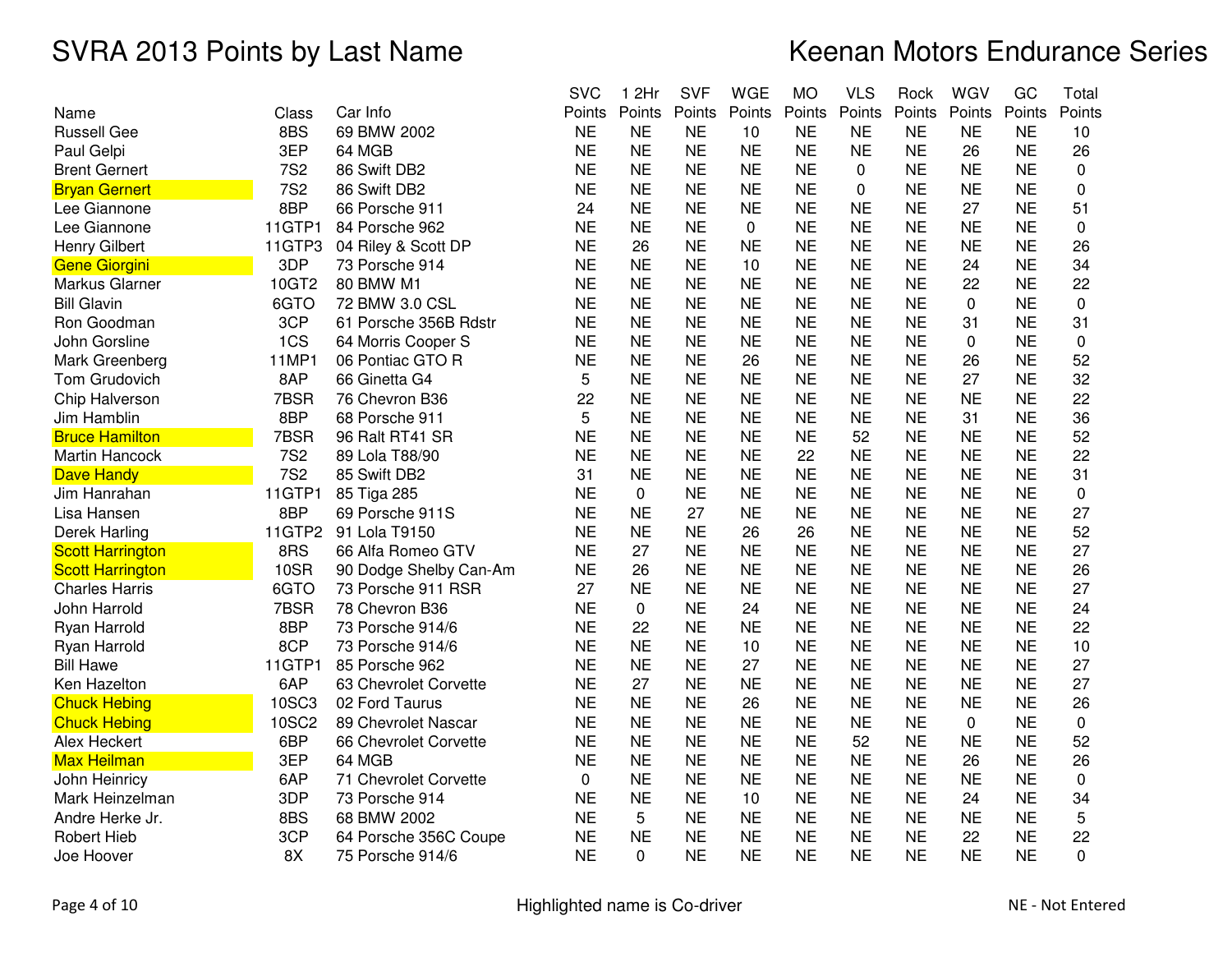|                           |                  |                              | <b>SVC</b> | 1 2Hr     | <b>SVF</b> | <b>WGE</b>  | <b>MO</b> | <b>VLS</b> | Rock      | WGV       | GC        | Total       |
|---------------------------|------------------|------------------------------|------------|-----------|------------|-------------|-----------|------------|-----------|-----------|-----------|-------------|
| Name                      | Class            | Car Info                     | Points     | Points    | Points     | Points      | Points    | Points     | Points    | Points    | Points    | Points      |
| John Houghtaling          | 11MP2            | 09 Ferrari 430               | <b>NE</b>  | 27        | <b>NE</b>  | <b>NE</b>   | <b>NE</b> | <b>NE</b>  | <b>NE</b> | <b>NE</b> | <b>NE</b> | 27          |
| Dick Howe                 | 11TA2            | 89 Ford Mustang              | 5          | <b>NE</b> | <b>NE</b>  | 31          | <b>NE</b> | <b>NE</b>  | <b>NE</b> | <b>NE</b> | <b>NE</b> | 36          |
| <b>Clark Howey</b>        | 10GT2            | 66 Chevrolet Corvette        | <b>NE</b>  | 27        | <b>NE</b>  | <b>NE</b>   | <b>NE</b> | <b>NE</b>  | <b>NE</b> | <b>NE</b> | <b>NE</b> | 27          |
| <b>Clark Howey</b>        | 6AP              | 66 Chevrolet Corvette        | 0          | <b>NE</b> | <b>NE</b>  | <b>NE</b>   | <b>NE</b> | <b>NE</b>  | <b>NE</b> | <b>NE</b> | <b>NE</b> | 0           |
| Lawrence Huang            | <b>7S2</b>       | 02 Van Diemen S2000          | <b>NE</b>  | <b>NE</b> | <b>NE</b>  | <b>NE</b>   | 31        | <b>NE</b>  | <b>NE</b> | <b>NE</b> | <b>NE</b> | 31          |
| Jim Hudson                | 6BP              | 69 Chevrolet Corvette Rdstr. | <b>NE</b>  | 22        | <b>NE</b>  | <b>NE</b>   | <b>NE</b> | <b>NE</b>  | <b>NE</b> | <b>NE</b> | <b>NE</b> | 22          |
| Stephen Hunter            | 3EP              | 59 Porsche 356A              | <b>NE</b>  | <b>NE</b> | <b>NE</b>  | <b>NE</b>   | <b>NE</b> | <b>NE</b>  | <b>NE</b> | 22        | <b>NE</b> | 22          |
| <b>Robert Hurley</b>      | 8CP              | 66 Porsche 911               | <b>NE</b>  | <b>NE</b> | <b>NE</b>  | <b>NE</b>   | <b>NE</b> | <b>NE</b>  | <b>NE</b> | 31        | <b>NE</b> | 31          |
| <b>Dick Hyland</b>        | 3EP              | 59 Porsche 356A              | <b>NE</b>  | <b>NE</b> | <b>NE</b>  | <b>NE</b>   | <b>NE</b> | <b>NE</b>  | <b>NE</b> | 22        | <b>NE</b> | 22          |
| <b>Stevie Hynes</b>       | <b>7S2</b>       | 82 Swift DB2                 | <b>NE</b>  | <b>NE</b> | <b>NE</b>  | <b>NE</b>   | 20        | <b>NE</b>  | <b>NE</b> | <b>NE</b> | <b>NE</b> | 20          |
| Jay Iliohan               | 8BS              | 66 Alfa Romeo GTA            | <b>NE</b>  | <b>NE</b> | <b>NE</b>  | 10          | <b>NE</b> | <b>NE</b>  | <b>NE</b> | <b>NE</b> | <b>NE</b> | 10          |
| Nick Incantalupo          | 7BSR             | 77 Osella PA 5/7/8-054       | <b>NE</b>  | <b>NE</b> | <b>NE</b>  | $\mathbf 0$ | <b>NE</b> | <b>NE</b>  | <b>NE</b> | <b>NE</b> | <b>NE</b> | 0           |
| <b>Andy Jaekels</b>       | <b>7S2</b>       | 02 Cabir S2000               | <b>NE</b>  | <b>NE</b> | 24         | <b>NE</b>   | <b>NE</b> | <b>NE</b>  | <b>NE</b> | <b>NE</b> | <b>NE</b> | 24          |
| Richard Jemison           | 8CP              | 67 Alfa Romeo Duetto         | <b>NE</b>  | 22        | <b>NE</b>  | <b>NE</b>   | <b>NE</b> | <b>NE</b>  | <b>NE</b> | <b>NE</b> | <b>NE</b> | 22          |
| Andy Jenks                | 8BP              | 69 Porsche 911               | <b>NE</b>  | <b>NE</b> | <b>NE</b>  | <b>NE</b>   | <b>NE</b> | <b>NE</b>  | <b>NE</b> | 19        | <b>NE</b> | 19          |
| Mark Jensen               | 8AP              | 71 Porsche 911T              | <b>NE</b>  | 27        | <b>NE</b>  | <b>NE</b>   | <b>NE</b> | <b>NE</b>  | <b>NE</b> | <b>NE</b> | <b>NE</b> | 27          |
| <b>Christopher Jensen</b> | 8AP              | 71 Porsche 911T              | <b>NE</b>  | 27        | <b>NE</b>  | <b>NE</b>   | <b>NE</b> | <b>NE</b>  | <b>NE</b> | <b>NE</b> | <b>NE</b> | 27          |
| Glenn Jividen Jr          | <b>7S2</b>       | 00 Carbir S2000              | <b>NE</b>  | <b>NE</b> | <b>NE</b>  | <b>NE</b>   | 24        | <b>NE</b>  | <b>NE</b> | <b>NE</b> | 22        | 46          |
| Eric Johnson              | 10GT2            | 97 Porsche 993 RSR           | <b>NE</b>  | 24        | <b>NE</b>  | <b>NE</b>   | <b>NE</b> | <b>NE</b>  | <b>NE</b> | <b>NE</b> | <b>NE</b> | 24          |
| Brenda Johnson            | 8BP              | 71 Porsche 914/6             | 20         | <b>NE</b> | <b>NE</b>  | <b>NE</b>   | <b>NE</b> | <b>NE</b>  | <b>NE</b> | <b>NE</b> | <b>NE</b> | 20          |
| <b>Brian Johnson</b>      | 8BP              | 71 Porsche 914/6             | 20         | <b>NE</b> | <b>NE</b>  | <b>NE</b>   | <b>NE</b> | <b>NE</b>  | <b>NE</b> | <b>NE</b> | <b>NE</b> | 20          |
| Randy Johnson             | 7BSR             | 75 Lola T296                 | <b>NE</b>  | <b>NE</b> | <b>NE</b>  | $\mathbf 0$ | <b>NE</b> | <b>NE</b>  | <b>NE</b> | <b>NE</b> | <b>NE</b> | $\mathbf 0$ |
| <b>Derek Jones</b>        | 7BSR             | 77 Chevron B36               | <b>NE</b>  | <b>NE</b> | <b>NE</b>  | 27          | <b>NE</b> | <b>NE</b>  | <b>NE</b> | <b>NE</b> | <b>NE</b> | 27          |
| <b>Gary Jones</b>         | 6AS              | 66 Ford Mustang              | <b>NE</b>  | <b>NE</b> | <b>NE</b>  | 26          | <b>NE</b> | <b>NE</b>  | <b>NE</b> | <b>NE</b> | <b>NE</b> | 26          |
| Gary Jones                | 8AP              | 95 Ford Mustang              | <b>NE</b>  | 22        | <b>NE</b>  | <b>NE</b>   | <b>NE</b> | <b>NE</b>  | <b>NE</b> | <b>NE</b> | <b>NE</b> | 22          |
| Chad Jorgensen            | 10GT1            | 93 Oldsmobile Cutlass        | <b>NE</b>  | 22        | <b>NE</b>  | <b>NE</b>   | <b>NE</b> | <b>NE</b>  | <b>NE</b> | <b>NE</b> | <b>NE</b> | 22          |
| Michael Kaleel            | 5FM              | 64 Lotus 23B                 | <b>NE</b>  | <b>NE</b> | <b>NE</b>  | <b>NE</b>   | <b>NE</b> | <b>NE</b>  | <b>NE</b> | 26        | <b>NE</b> | 26          |
| Tom Kane                  | 7HS <sub>2</sub> | 83 Tiga SC83                 | <b>NE</b>  | <b>NE</b> | <b>NE</b>  | <b>NE</b>   | <b>NE</b> | <b>NE</b>  | <b>NE</b> | <b>NE</b> | 26        | 26          |
| <b>Matthew Kane</b>       | 7HS2             | 83 Tiga SC83                 | <b>NE</b>  | <b>NE</b> | <b>NE</b>  | <b>NE</b>   | <b>NE</b> | <b>NE</b>  | <b>NE</b> | <b>NE</b> | 26        | 26          |
| <b>Howard Katz</b>        | 7BSR             | 75 Toj 205C                  | <b>NE</b>  | <b>NE</b> | <b>NE</b>  | 31          | <b>NE</b> | <b>NE</b>  | <b>NE</b> | <b>NE</b> | <b>NE</b> | 31          |
| James Kitzmiller          | 6AP              | 69 Chevrolet Corvette        | <b>NE</b>  | <b>NE</b> | 0          | <b>NE</b>   | <b>NE</b> | <b>NE</b>  | <b>NE</b> | <b>NE</b> | <b>NE</b> | 0           |
| <b>Gary Klutt</b>         | 10SC3            | 99 Chevrolet Impala          | <b>NE</b>  | <b>NE</b> | <b>NE</b>  | <b>NE</b>   | <b>NE</b> | <b>NE</b>  | <b>NE</b> | 26        | <b>NE</b> | 26          |
| <b>Ryan Klutt</b>         | 10SC3            | 99 Chevrolet Impala          | <b>NE</b>  | <b>NE</b> | <b>NE</b>  | <b>NE</b>   | <b>NE</b> | <b>NE</b>  | <b>NE</b> | 26        | <b>NE</b> | 26          |
| <b>Richard Kresch</b>     | 5BSR             | 70 Royale RP4/A4             | <b>NE</b>  | <b>NE</b> | <b>NE</b>  | <b>NE</b>   | <b>NE</b> | 52         | <b>NE</b> | <b>NE</b> | <b>NE</b> | 52          |
| Paul LaHaye               | <b>7S2</b>       | 89 Lola T9090                | <b>NE</b>  | <b>NE</b> | <b>NE</b>  | <b>NE</b>   | 27        | <b>NE</b>  | <b>NE</b> | <b>NE</b> | <b>NE</b> | 27          |
| <b>Paul Lahaye</b>        | <b>7S2</b>       | 87 Lola T8790                | <b>NE</b>  | <b>NE</b> | 27         | <b>NE</b>   | <b>NE</b> | <b>NE</b>  | <b>NE</b> | <b>NE</b> | <b>NE</b> | 27          |
| Ray Langston              | 11GTP1           | 87 Porsche 962               | <b>NE</b>  | 0         | <b>NE</b>  | <b>NE</b>   | <b>NE</b> | <b>NE</b>  | <b>NE</b> | <b>NE</b> | <b>NE</b> | 0           |
| Phil Lasco                | 11TA2            | 00 Ford Mustang TA           | 31         | <b>NE</b> | <b>NE</b>  | <b>NE</b>   | <b>NE</b> | <b>NE</b>  | <b>NE</b> | <b>NE</b> | <b>NE</b> | 31          |
| Peter Laughlin            | 11MP2            | 96 Porsche 993 SuperCup      | 27         | <b>NE</b> | <b>NE</b>  | <b>NE</b>   | <b>NE</b> | <b>NE</b>  | <b>NE</b> | <b>NE</b> | <b>NE</b> | 27          |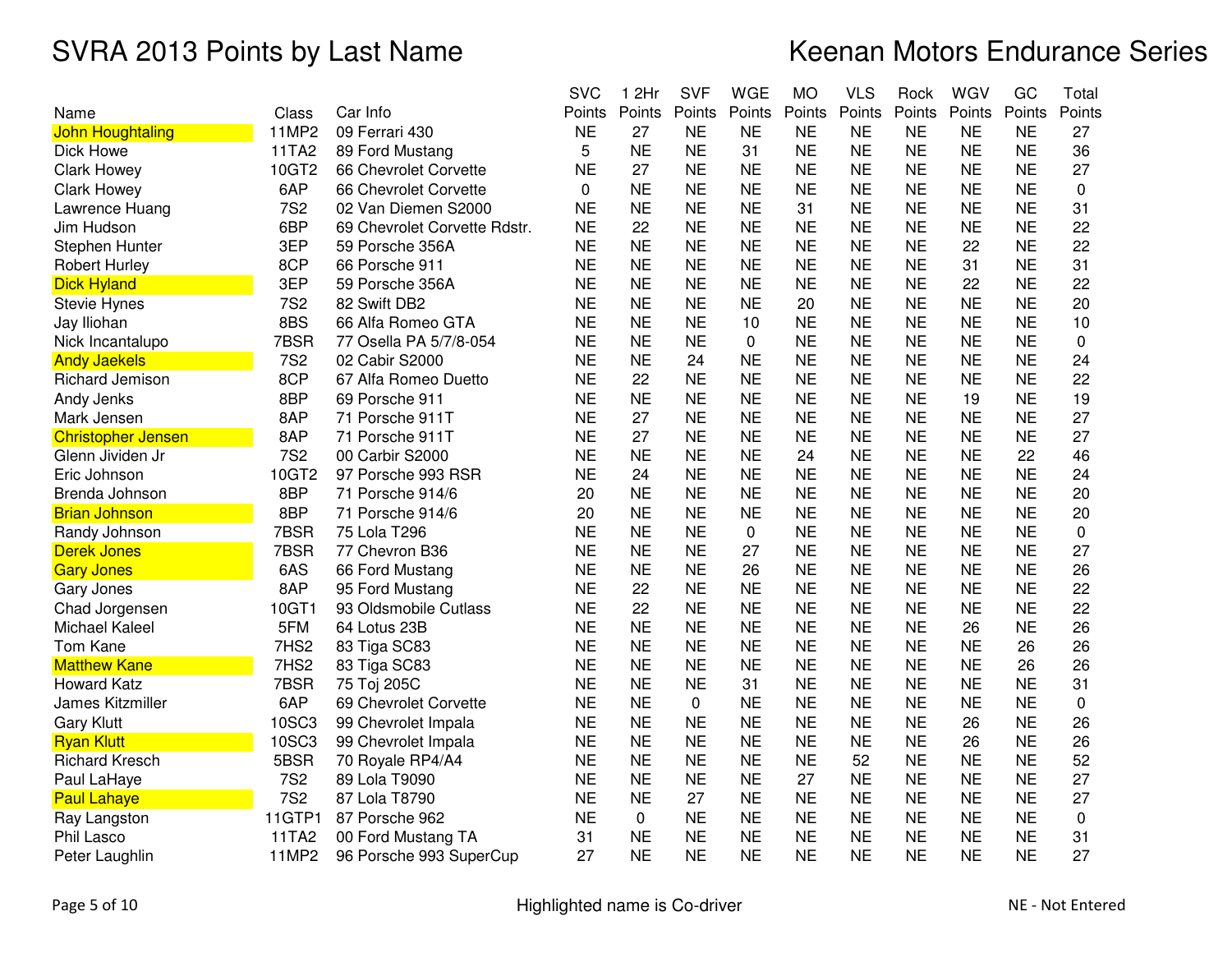|                             |                 |                             | <b>SVC</b> | 1 2Hr       | <b>SVF</b>  | <b>WGE</b> | <b>MO</b> | <b>VLS</b> | Rock      | WGV       | GC        | Total     |
|-----------------------------|-----------------|-----------------------------|------------|-------------|-------------|------------|-----------|------------|-----------|-----------|-----------|-----------|
| Name                        | Class           | Car Info                    | Points     | Points      | Points      | Points     | Points    | Points     | Points    | Points    | Points    | Points    |
| <b>Wade Leathers</b>        | <b>7S2</b>      | 87 Lola T8790               | <b>NE</b>  | <b>NE</b>   | 27          | <b>NE</b>  | <b>NE</b> | <b>NE</b>  | <b>NE</b> | <b>NE</b> | <b>NE</b> | 27        |
| <b>Thomas Lehmkuhl</b>      | <b>7S2</b>      | 02 Cabir S2000              | <b>NE</b>  | <b>NE</b>   | 24          | <b>NE</b>  | <b>NE</b> | <b>NE</b>  | <b>NE</b> | <b>NE</b> | <b>NE</b> | 24        |
| <b>Bob Leitzinger</b>       | 8BS             | 70 Datsun PL510             | <b>NE</b>  | 31          | <b>NE</b>   | <b>NE</b>  | <b>NE</b> | <b>NE</b>  | <b>NE</b> | <b>NE</b> | <b>NE</b> | 31        |
| Bo Lemastus                 | 8BS             | 66 Alfa Romeo GTV           | <b>NE</b>  | 27          | <b>NE</b>   | <b>NE</b>  | <b>NE</b> | <b>NE</b>  | <b>NE</b> | <b>NE</b> | <b>NE</b> | 27        |
| Jim Lenehan                 | 8AP             | 71 Datsun 240Z              | <b>NE</b>  | <b>NE</b>   | 22          | <b>NE</b>  | <b>NE</b> | 44         | <b>NE</b> | 20        | <b>NE</b> | 86        |
| <b>Shane Lewis</b>          | 11GTP3          | 07 Lola B0718               | <b>NE</b>  | <b>NE</b>   | <b>NE</b>   | 31         | <b>NE</b> | <b>NE</b>  | <b>NE</b> | <b>NE</b> | <b>NE</b> | 31        |
| <b>Larry Ligas</b>          | 6BP             | 66 Ford Mustang             | <b>NE</b>  | <b>NE</b>   | <b>NE</b>   | 26         | <b>NE</b> | <b>NE</b>  | <b>NE</b> | <b>NE</b> | <b>NE</b> | 26        |
| Larry Ligas                 | 3DP             | 61 Daimler SP250            | <b>NE</b>  | 0           | <b>NE</b>   | <b>NE</b>  | <b>NE</b> | <b>NE</b>  | <b>NE</b> | <b>NE</b> | <b>NE</b> | 0         |
| <b>Richard Lind</b>         | 6TA             | 69 Chevrolet Camaro Z28     | <b>NE</b>  | 26          | <b>NE</b>   | <b>NE</b>  | <b>NE</b> | <b>NE</b>  | <b>NE</b> | <b>NE</b> | <b>NE</b> | 26        |
| Peter Lombardo Jr.          | 10MP1           | 98 Ferrari 355 Challenge    | <b>NE</b>  | 24          | <b>NE</b>   | <b>NE</b>  | <b>NE</b> | <b>NE</b>  | <b>NE</b> | <b>NE</b> | <b>NE</b> | 24        |
| Stefano Lousso              | 10MP1           | 00 Ferrari 360              | <b>NE</b>  | 31          | <b>NE</b>   | <b>NE</b>  | <b>NE</b> | <b>NE</b>  | <b>NE</b> | <b>NE</b> | <b>NE</b> | 31        |
| <b>Aaron Lowden</b>         | 10GT2           | 66 Chevrolet Corvette       | <b>NE</b>  | 27          | <b>NE</b>   | <b>NE</b>  | <b>NE</b> | <b>NE</b>  | <b>NE</b> | <b>NE</b> | <b>NE</b> | 27        |
| Aaron Lowden                | 6AP             | 66 Chevrolet Corvette       | 0          | <b>NE</b>   | <b>NE</b>   | <b>NE</b>  | <b>NE</b> | <b>NE</b>  | <b>NE</b> | <b>NE</b> | <b>NE</b> | 0         |
| Larry Mahanor               | 10GT3           | 77 Nissan 280Z              | <b>NE</b>  | 26          | <b>NE</b>   | <b>NE</b>  | <b>NE</b> | <b>NE</b>  | <b>NE</b> | <b>NE</b> | <b>NE</b> | 26        |
| <b>Claude Malette</b>       | <b>7S2</b>      | 90 Lola T90/91              | 5          | <b>NE</b>   | <b>NE</b>   | <b>NE</b>  | <b>NE</b> | <b>NE</b>  | <b>NE</b> | <b>NE</b> | <b>NE</b> | 5         |
| <b>Ron Maydon</b>           | 7BSR            | 77 Chevron B36              | 26         | <b>NE</b>   | <b>NE</b>   | <b>NE</b>  | <b>NE</b> | <b>NE</b>  | <b>NE</b> | <b>NE</b> | <b>NE</b> | 26        |
| Jeff McKain                 | 6AS             | 66 Ford Mustang             | <b>NE</b>  | <b>NE</b>   | <b>NE</b>   | 26         | <b>NE</b> | <b>NE</b>  | <b>NE</b> | <b>NE</b> | 0         | 26        |
| Ken McKinnon                | 10GT2           | 72 Porsche 911 RSR          | 26         | 31          | <b>NE</b>   | <b>NE</b>  | <b>NE</b> | <b>NE</b>  | <b>NE</b> | <b>NE</b> | <b>NE</b> | 57        |
| Peter McLaughlin            | 7S <sub>2</sub> | 85 Swift DB2                | 31         | <b>NE</b>   | <b>NE</b>   | <b>NE</b>  | <b>NE</b> | <b>NE</b>  | <b>NE</b> | <b>NE</b> | 27        | 58        |
| Harry McPherson             | 8AP             | 95 Ford Mustang Cobra       | <b>NE</b>  | <b>NE</b>   | <b>NE</b>   | 10         | <b>NE</b> | <b>NE</b>  | <b>NE</b> | <b>NE</b> | <b>NE</b> | 10        |
| Francesco Melandri          | 11MP2           | 95 Porsche 993              | <b>NE</b>  | 22          | <b>NE</b>   | 0          | <b>NE</b> | <b>NE</b>  | <b>NE</b> | <b>NE</b> | <b>NE</b> | 22        |
| Ken Mennella                | 5GTR            | 63 Chevrolet Corvette GSRep | <b>NE</b>  | $\mathbf 0$ | <b>NE</b>   | 26         | <b>NE</b> | <b>NE</b>  | <b>NE</b> | <b>NE</b> | <b>NE</b> | 26        |
| Dan Mershon                 | 7M              | 67 Ford GT40                | <b>NE</b>  | 0           | <b>NE</b>   | <b>NE</b>  | <b>NE</b> | <b>NE</b>  | <b>NE</b> | <b>NE</b> | <b>NE</b> | $\pmb{0}$ |
| <b>Chris Meyers</b>         | 1FP             | 57 MGA Roadster             | <b>NE</b>  | 26          | <b>NE</b>   | <b>NE</b>  | <b>NE</b> | <b>NE</b>  | <b>NE</b> | <b>NE</b> | <b>NE</b> | 26        |
| <b>Jeff Mitchell</b>        | 10AP            | 95 Porsche 993              | 26         | 26          | <b>NE</b>   | <b>NE</b>  | 26        | 52         | 52        | 26        | 26        | 234       |
| <b>Melanie Mitchell</b>     | 8RS             | 86 Alfa Romeo GTV6          | <b>NE</b>  | <b>NE</b>   | <b>NE</b>   | <b>NE</b>  | <b>NE</b> | <b>NE</b>  | <b>NE</b> | <b>NE</b> | 26        | 26        |
| Rob Mocas                   | 8BS             | 67 Alfa Romeo GTV           | 31         | <b>NE</b>   | 26          | 10         | 31        | 52         | 52        | 31        | 24        | 257       |
| Gary Moore                  | 6BP             | 66 Shelby Mustang GT350     | 26         | <b>NE</b>   | <b>NE</b>   | <b>NE</b>  | <b>NE</b> | <b>NE</b>  | <b>NE</b> | <b>NE</b> | <b>NE</b> | 26        |
| Frank Morelli               | 4AP             | 61 Chevrolet Corvette       | <b>NE</b>  | <b>NE</b>   | <b>NE</b>   | 10         | <b>NE</b> | <b>NE</b>  | <b>NE</b> | <b>NE</b> | <b>NE</b> | 10        |
| Geoff Morgan                | 3CP             | 60 Porsche 356 B Coupe      | <b>NE</b>  | <b>NE</b>   | <b>NE</b>   | <b>NE</b>  | <b>NE</b> | <b>NE</b>  | <b>NE</b> | 24        | <b>NE</b> | 24        |
| <b>Philip Needs</b>         | 10BP            | 85 Ford Mustang             | <b>NE</b>  | 26          | <b>NE</b>   | <b>NE</b>  | <b>NE</b> | <b>NE</b>  | <b>NE</b> | <b>NE</b> | <b>NE</b> | 26        |
| <b>Philip Needs</b>         | 8CP             | 66 Lotus Elan               | <b>NE</b>  | 20          | <b>NE</b>   | <b>NE</b>  | <b>NE</b> | <b>NE</b>  | <b>NE</b> | <b>NE</b> | <b>NE</b> | 20        |
| David Neidell               | 4BM             | 59 Kellison J-5             | <b>NE</b>  | <b>NE</b>   | 26          | <b>NE</b>  | <b>NE</b> | <b>NE</b>  | <b>NE</b> | <b>NE</b> | <b>NE</b> | 26        |
| <b>David Neidell</b>        | 6BP             | 68 Chevrolet Corvette       | <b>NE</b>  | <b>NE</b>   | $\mathbf 0$ | <b>NE</b>  | <b>NE</b> | <b>NE</b>  | <b>NE</b> | <b>NE</b> | <b>NE</b> | 0         |
| <b>Andy Nelson</b>          | 1CS             | 65 Austin Mini Cooper S     | <b>NE</b>  | <b>NE</b>   | <b>NE</b>   | <b>NE</b>  | 26        | <b>NE</b>  | <b>NE</b> | <b>NE</b> | <b>NE</b> | 26        |
| <b>Larry Neviaser</b>       | 5BSR            | 68 Ginetta G16              | <b>NE</b>  | <b>NE</b>   | <b>NE</b>   | 10         | <b>NE</b> | <b>NE</b>  | <b>NE</b> | <b>NE</b> | <b>NE</b> | 10        |
| <b>Christopher Newcomer</b> | 1FP             | 62 Austin Healey Sprite     | <b>NE</b>  | <b>NE</b>   | <b>NE</b>   | <b>NE</b>  | <b>NE</b> | <b>NE</b>  | <b>NE</b> | 0         | <b>NE</b> | 0         |
| Robert Newman, Jr           | 8BP             | 70 Porsche 911S             | <b>NE</b>  | <b>NE</b>   | <b>NE</b>   | 10         | <b>NE</b> | <b>NE</b>  | <b>NE</b> | <b>NE</b> | <b>NE</b> | 10        |
| <b>Ray Nichols</b>          | 8BS             | 71 Alfa Romeo GTV           | 24         | <b>NE</b>   | <b>NE</b>   | <b>NE</b>  | <b>NE</b> | <b>NE</b>  | <b>NE</b> | <b>NE</b> | <b>NE</b> | 24        |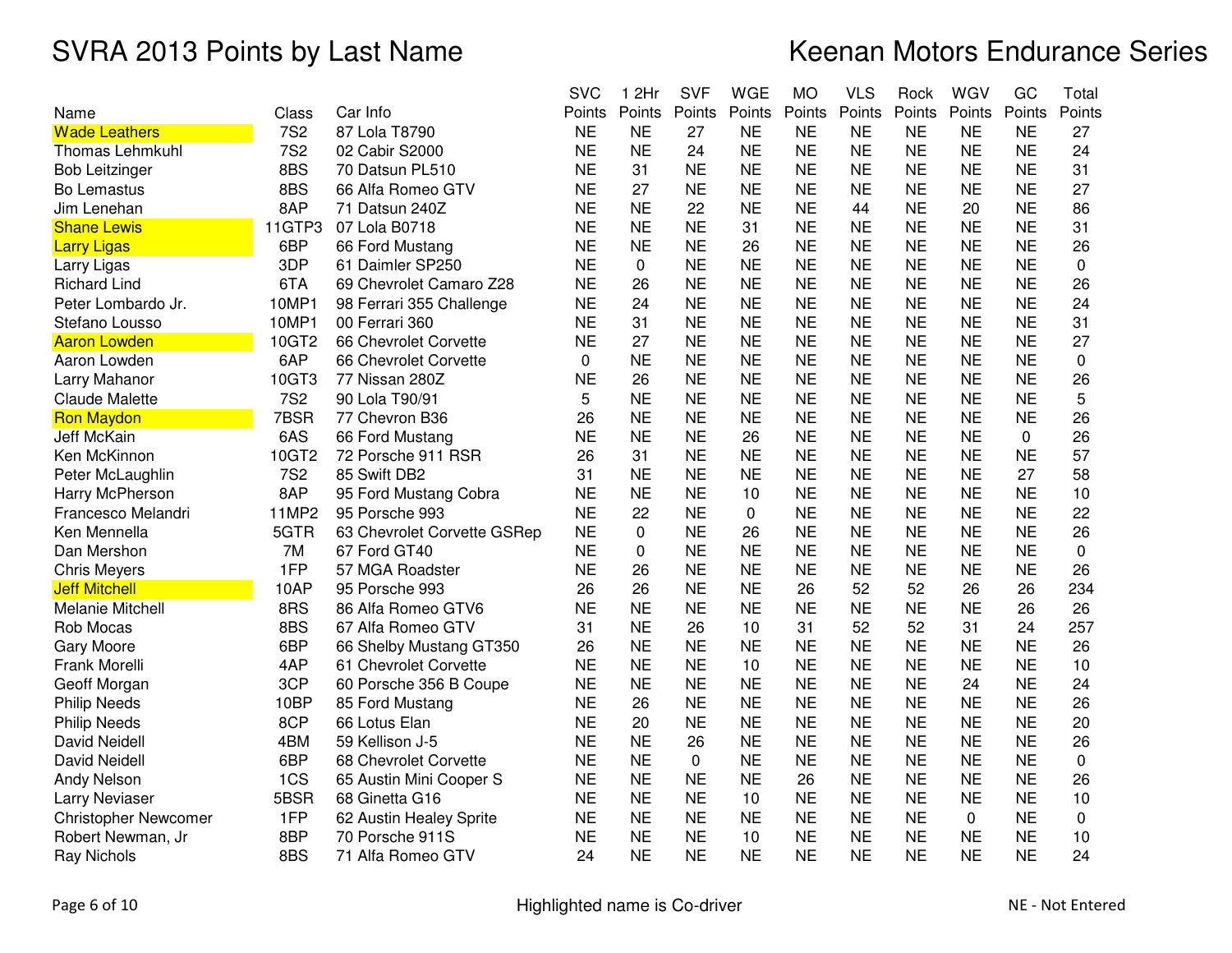|                         |            |                             | <b>SVC</b> | 1 2Hr     | <b>SVF</b> | <b>WGE</b>  | <b>MO</b> | <b>VLS</b> | Rock      | WGV       | GC        | Total  |
|-------------------------|------------|-----------------------------|------------|-----------|------------|-------------|-----------|------------|-----------|-----------|-----------|--------|
| Name                    | Class      | Car Info                    | Points     | Points    | Points     | Points      | Points    | Points     | Points    | Points    | Points    | Points |
| <b>Hal Nichols</b>      | 8BS        | 71 Alfa Romeo GTV           | 24         | <b>NE</b> | <b>NE</b>  | <b>NE</b>   | <b>NE</b> | <b>NE</b>  | <b>NE</b> | <b>NE</b> | <b>NE</b> | 24     |
| Nort Northam            | 8AP        | 72 Porsche 911              | <b>NE</b>  | 31        | <b>NE</b>  | <b>NE</b>   | <b>NE</b> | <b>NE</b>  | <b>NE</b> | 18        | <b>NE</b> | 49     |
| <b>Chris Nussbaum</b>   | 6GTO       | 72 Porsche 911 RSR          | 5          | <b>NE</b> | <b>NE</b>  | <b>NE</b>   | <b>NE</b> | <b>NE</b>  | <b>NE</b> | <b>NE</b> | <b>NE</b> | 5      |
| Goran Nyberg            | 3DP        | 65 Volvo P1800S             | <b>NE</b>  | <b>NE</b> | <b>NE</b>  | <b>NE</b>   | <b>NE</b> | <b>NE</b>  | <b>NE</b> | <b>NE</b> | 26        | 26     |
| Doug Paraschuk          | 3CP        | 72 Alfa Romeo Spider        | <b>NE</b>  | <b>NE</b> | <b>NE</b>  | <b>NE</b>   | <b>NE</b> | <b>NE</b>  | <b>NE</b> | 19        | <b>NE</b> | 19     |
| <b>Tony Parella</b>     | 6AP        | 71 Chevrolet Corvette       | 0          | 31        | <b>NE</b>  | <b>NE</b>   | <b>NE</b> | <b>NE</b>  | <b>NE</b> | <b>NE</b> | <b>NE</b> | 31     |
| <b>Tony Parella</b>     | 6BP        | 72 Chevrolet Corvette       | <b>NE</b>  | <b>NE</b> | <b>NE</b>  | <b>NE</b>   | 26        | ΝE         | ΝE        | <b>NE</b> | ΝE        | 26     |
| <b>Tony Parella</b>     | 4BP        | 58 Chevrolet Corvette       | <b>NE</b>  | 0         | <b>NE</b>  | <b>NE</b>   | <b>NE</b> | <b>NE</b>  | <b>NE</b> | <b>NE</b> | <b>NE</b> | 0      |
| <b>Tony Parella</b>     | 6BP        | 70 Chevrolet Corvette       | <b>NE</b>  | <b>NE</b> | <b>NE</b>  | $\mathbf 0$ | <b>NE</b> | <b>NE</b>  | <b>NE</b> | <b>NE</b> | <b>NE</b> | 0      |
| <b>Hervey Parke</b>     | 8BP        | 65 Ginetta G4               | 19         | <b>NE</b> | <b>NE</b>  | <b>NE</b>   | <b>NE</b> | <b>NE</b>  | <b>NE</b> | <b>NE</b> | <b>NE</b> | 19     |
| Ron Pawley              | 10MP1      | 93 Toyota Supra             | 22         | 27        | <b>NE</b>  | <b>NE</b>   | <b>NE</b> | <b>NE</b>  | <b>NE</b> | <b>NE</b> | <b>NE</b> | 49     |
| Ron Pawley              | 10MP1      | 93 Toyota Supra             | <b>NE</b>  | 27        | <b>NE</b>  | <b>NE</b>   | <b>NE</b> | <b>NE</b>  | <b>NE</b> | <b>NE</b> | <b>NE</b> | 27     |
| Henry Payne IV          | 7HS2       | 85 Lola T596                | <b>NE</b>  | <b>NE</b> | <b>NE</b>  | <b>NE</b>   | 26        | <b>NE</b>  | <b>NE</b> | <b>NE</b> | <b>NE</b> | 26     |
| <b>Ben Peotter</b>      | 11TA2      | 93 Ford Mustang Cobra       | <b>NE</b>  | <b>NE</b> | 24         | <b>NE</b>   | <b>NE</b> | <b>NE</b>  | <b>NE</b> | <b>NE</b> | <b>NE</b> | 24     |
| <b>Bill Peter</b>       | 4CP        | 54 Chevrolet Corvette       | <b>NE</b>  | 26        | <b>NE</b>  | <b>NE</b>   | <b>NE</b> | <b>NE</b>  | <b>NE</b> | <b>NE</b> | <b>NE</b> | 26     |
| <b>Jerry Peters</b>     | 8BP        | 69 Porsche 911              | <b>NE</b>  | <b>NE</b> | <b>NE</b>  | 10          | <b>NE</b> | <b>NE</b>  | <b>NE</b> | <b>NE</b> | <b>NE</b> | 10     |
| <b>Travis Pfrang</b>    | 6BP        | 69 Chevrolet Corvette       | <b>NE</b>  | <b>NE</b> | 26         | <b>NE</b>   | <b>NE</b> | <b>NE</b>  | <b>NE</b> | <b>NE</b> | <b>NE</b> | 26     |
| <b>Gunnar Pfrang</b>    | 6BP        | 69 Chevrolet Corvette       | <b>NE</b>  | <b>NE</b> | 26         | <b>NE</b>   | <b>NE</b> | <b>NE</b>  | <b>NE</b> | <b>NE</b> | ΝE        | 26     |
| <b>Rick Pfrang</b>      | 6BP        | 69 Chevrolet Corvette       | <b>NE</b>  | <b>NE</b> | 26         | <b>NE</b>   | <b>NE</b> | <b>NE</b>  | <b>NE</b> | <b>NE</b> | <b>NE</b> | 26     |
| Steve Piantieri         | 3EP        | 60 Alfa Romeo Giulia Spyder | <b>NE</b>  | 26        | <b>NE</b>  | <b>NE</b>   | <b>NE</b> | <b>NE</b>  | <b>NE</b> | <b>NE</b> | <b>NE</b> | 26     |
| <b>Russ Poole</b>       | 8CP        | 70 Porsche 914/6            | <b>NE</b>  | 19        | <b>NE</b>  | <b>NE</b>   | <b>NE</b> | <b>NE</b>  | <b>NE</b> | <b>NE</b> | <b>NE</b> | 19     |
| David Porter            | 11GTP3     | 07 Pescarolo '01 Judd       | 22         | <b>NE</b> | 27         | 27          | <b>NE</b> | <b>NE</b>  | <b>NE</b> | <b>NE</b> | <b>NE</b> | 76     |
| <b>Tom Porter</b>       | <b>7S2</b> | 83 Tiga SC83                | <b>NE</b>  | <b>NE</b> | 22         | <b>NE</b>   | <b>NE</b> | <b>NE</b>  | <b>NE</b> | <b>NE</b> | <b>NE</b> | 22     |
| <b>Willy Porter</b>     | <b>7S2</b> | 83 Tiga SC83                | <b>NE</b>  | <b>NE</b> | 22         | <b>NE</b>   | <b>NE</b> | <b>NE</b>  | <b>NE</b> | <b>NE</b> | <b>NE</b> | 22     |
| <b>Randy Proudfit</b>   | 10BP       | 71 Porsche 911              | <b>NE</b>  | <b>NE</b> | <b>NE</b>  | <b>NE</b>   | 26        | <b>NE</b>  | <b>NE</b> | 31        | 31        | 88     |
| <b>Randy Proudfit</b>   | 6AP        | 71 Porsche 911              | <b>NE</b>  | 5         | <b>NE</b>  | <b>NE</b>   | <b>NE</b> | <b>NE</b>  | <b>NE</b> | <b>NE</b> | <b>NE</b> | 5      |
| <b>Casey Putsch</b>     | 8BP        | 92 Porsche 968              | <b>NE</b>  | <b>NE</b> | <b>NE</b>  | <b>NE</b>   | 26        | <b>NE</b>  | <b>NE</b> | <b>NE</b> | <b>NE</b> | 26     |
| David Putz              | 7M         | 71 Royale RP4A              | <b>NE</b>  | <b>NE</b> | 0          | <b>NE</b>   | <b>NE</b> | <b>NE</b>  | <b>NE</b> | <b>NE</b> | <b>NE</b> | 0      |
| Joel Quadracci          | 2FB        | 69 Brabham BT29             | <b>NE</b>  | <b>NE</b> | 26         | <b>NE</b>   | <b>NE</b> | <b>NE</b>  | <b>NE</b> | <b>NE</b> | <b>NE</b> | 26     |
| Joel Quadracci          | 9F1        | 97 Lola T9720               | <b>NE</b>  | <b>NE</b> | 26         | <b>NE</b>   | <b>NE</b> | <b>NE</b>  | <b>NE</b> | <b>NE</b> | <b>NE</b> | 26     |
| Doug Radix              | 1FP        | 55 Mercedes 190 SL          | <b>NE</b>  | <b>NE</b> | 26         | <b>NE</b>   | <b>NE</b> | <b>NE</b>  | <b>NE</b> | <b>NE</b> | <b>NE</b> | 26     |
| Ronnie Randall          | 8BP        | 66 Porsche 911              | <b>NE</b>  | <b>NE</b> | <b>NE</b>  | 10          | <b>NE</b> | <b>NE</b>  | <b>NE</b> | <b>NE</b> | <b>NE</b> | 10     |
| David Rankin            | 11TA2      | 97 Chevrolet Camaro         | <b>NE</b>  | 0         | <b>NE</b>  | <b>NE</b>   | <b>NE</b> | <b>NE</b>  | <b>NE</b> | <b>NE</b> | <b>NE</b> | 0      |
| Dickson Rathbone        | 6BP        | 66 Ford Mustang             | <b>NE</b>  | <b>NE</b> | <b>NE</b>  | 26          | <b>NE</b> | <b>NE</b>  | <b>NE</b> | <b>NE</b> | <b>NE</b> | 26     |
| <b>Dickson Rathbone</b> | 8AP        | 95 Ford Mustang             | <b>NE</b>  | 22        | <b>NE</b>  | <b>NE</b>   | <b>NE</b> | <b>NE</b>  | <b>NE</b> | <b>NE</b> | <b>NE</b> | 22     |
| <b>Steve Rauh</b>       | 8BS        | 71 Alfa Romeo GTV           | <b>NE</b>  | <b>NE</b> | <b>NE</b>  | <b>NE</b>   | <b>NE</b> | <b>NE</b>  | <b>NE</b> | 27        | <b>NE</b> | 27     |
| <b>Brian Rechtiene</b>  | 5BSR       | 70 Royale RP4/A4            | <b>NE</b>  | <b>NE</b> | <b>NE</b>  | <b>NE</b>   | <b>NE</b> | 52         | <b>NE</b> | <b>NE</b> | <b>NE</b> | 52     |
| <b>Brady Refenning</b>  | 8BP        | 69 Porsche 911              | <b>NE</b>  | <b>NE</b> | <b>NE</b>  | 10          | <b>NE</b> | <b>NE</b>  | <b>NE</b> | <b>NE</b> | <b>NE</b> | 10     |
| <b>Jack Refenning</b>   | 8BP        | 66 Porsche 911              | <b>NE</b>  | <b>NE</b> | <b>NE</b>  | 10          | <b>NE</b> | <b>NE</b>  | <b>NE</b> | <b>NE</b> | <b>NE</b> | 10     |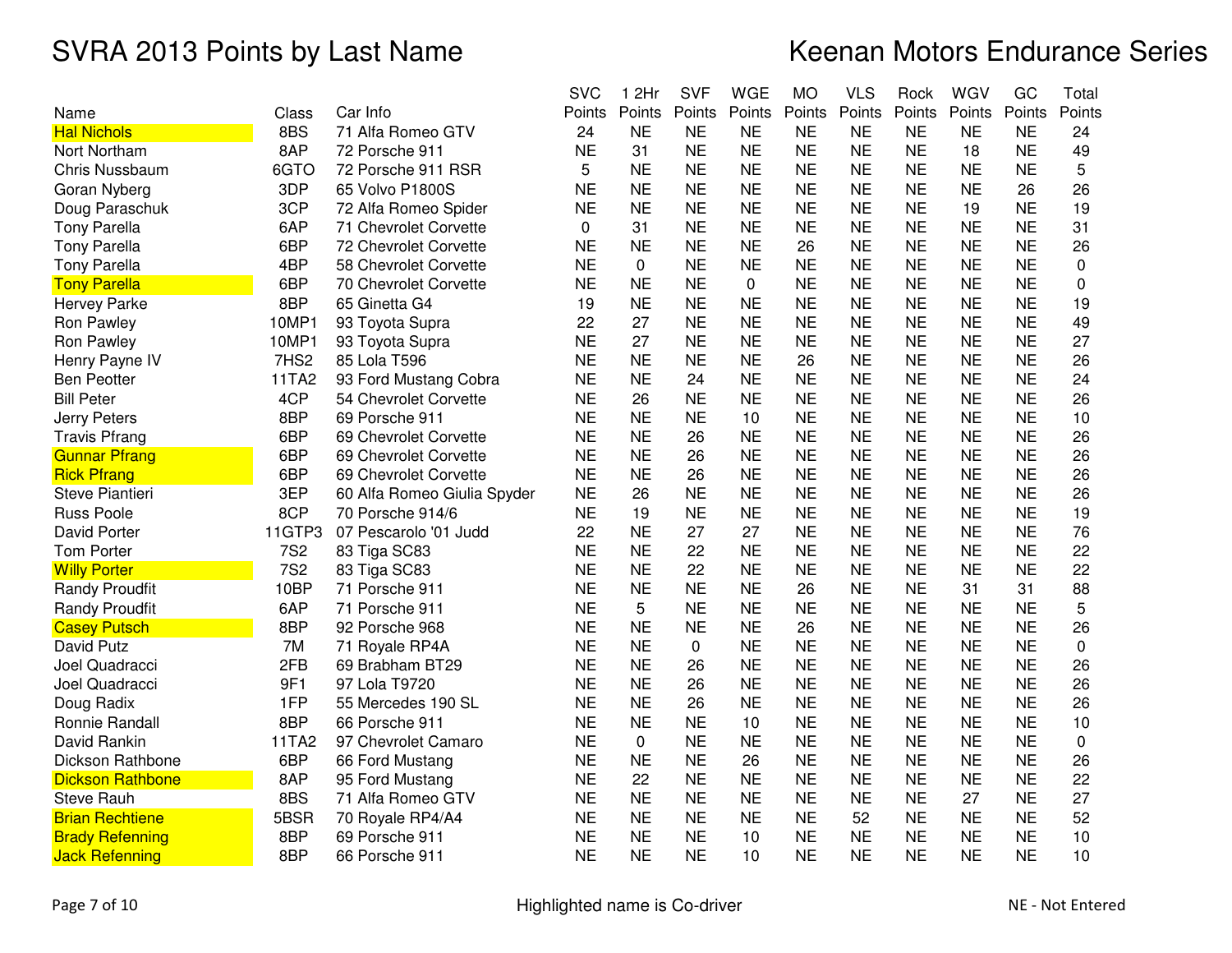|                         |              |                           | <b>SVC</b> | 2Hr<br>1    | <b>SVF</b>  | <b>WGE</b> | <b>MO</b> | <b>VLS</b>  | Rock      | WGV       | GC        | Total       |
|-------------------------|--------------|---------------------------|------------|-------------|-------------|------------|-----------|-------------|-----------|-----------|-----------|-------------|
| Name                    | Class        | Car Info                  | Points     | Points      | Points      | Points     | Points    | Points      | Points    | Points    | Points    | Points      |
| Joe Riolo               | 8AP          | 72 Datsun 240Z            | <b>NE</b>  | <b>NE</b>   | <b>NE</b>   | <b>NE</b>  | <b>NE</b> | <b>NE</b>   | <b>NE</b> | 31        | <b>NE</b> | 31          |
| <b>Ric Rivette</b>      | 4AP          | 61 Chevrolet Corvette     | <b>NE</b>  | <b>NE</b>   | <b>NE</b>   | 10         | <b>NE</b> | <b>NE</b>   | <b>NE</b> | <b>NE</b> | <b>NE</b> | 10          |
| <b>Allan Robbins</b>    | 8AP          | 70 Datsun 240Z            | <b>NE</b>  | <b>NE</b>   | <b>NE</b>   | 10         | <b>NE</b> | <b>NE</b>   | <b>NE</b> | <b>NE</b> | <b>NE</b> | 10          |
| <b>Allan Robbins</b>    | 8RS          | 92 Oldsmobile Cutlass     | <b>NE</b>  | 5           | <b>NE</b>   | <b>NE</b>  | <b>NE</b> | <b>NE</b>   | <b>NE</b> | <b>NE</b> | <b>NE</b> | 5           |
| <b>Tim Roberts</b>      | <b>7S2</b>   | 04 Carbir S2000           | 27         | <b>NE</b>   | <b>NE</b>   | <b>NE</b>  | <b>NE</b> | <b>NE</b>   | <b>NE</b> | <b>NE</b> | <b>NE</b> | 27          |
| David Robertson         | 11MP1        | 06 Ford GT MKVII          | 26         | <b>NE</b>   | <b>NE</b>   | <b>NE</b>  | 26        | <b>NE</b>   | <b>NE</b> | <b>NE</b> | ΝE        | 52          |
| <b>Andrea Robertson</b> | 11MP1        | 06 Ford GT MKVII          | 26         | <b>NE</b>   | <b>NE</b>   | <b>NE</b>  | 26        | <b>NE</b>   | <b>NE</b> | <b>NE</b> | <b>NE</b> | 52          |
| George Robinson         | 11GTP3       | 07 Lola B0718             | 26         | <b>NE</b>   | 31          | 31         | <b>NE</b> | <b>NE</b>   | <b>NE</b> | <b>NE</b> | <b>NE</b> | 88          |
| <b>Tom Roche</b>        | 6BP          | 68 Chevrolet Corvette     | <b>NE</b>  | <b>NE</b>   | $\mathbf 0$ | <b>NE</b>  | <b>NE</b> | <b>NE</b>   | <b>NE</b> | <b>NE</b> | <b>NE</b> | 0           |
| <b>John Rosenquist</b>  | 8CP          | 90 Mazda Miata            | <b>NE</b>  | 27          | <b>NE</b>   | <b>NE</b>  | <b>NE</b> | <b>NE</b>   | <b>NE</b> | <b>NE</b> | <b>NE</b> | 27          |
| Adam Rupp               | <b>10SC3</b> | 02 Ford Stockcar          | <b>NE</b>  | <b>NE</b>   | 0           | <b>NE</b>  | <b>NE</b> | <b>NE</b>   | <b>NE</b> | <b>NE</b> | <b>NE</b> | $\mathbf 0$ |
| <b>Randy Rupp</b>       | 10SC3        | 02 Ford Stockcar          | <b>NE</b>  | <b>NE</b>   | 0           | <b>NE</b>  | <b>NE</b> | <b>NE</b>   | <b>NE</b> | <b>NE</b> | <b>NE</b> | 0           |
| <b>Edmond Russ</b>      | 3CP          | 63 Porsche 356B           | <b>NE</b>  | <b>NE</b>   | 24          | <b>NE</b>  | <b>NE</b> | <b>NE</b>   | <b>NE</b> | <b>NE</b> | <b>NE</b> | 24          |
| John Salmon             | 7ASR         | 08 Elan DP02 prov.        | <b>NE</b>  | <b>NE</b>   | <b>NE</b>   | <b>NE</b>  | <b>NE</b> | <b>NE</b>   | <b>NE</b> | <b>NE</b> | 26        | 26          |
| Ralph Salomon           | 2FJ          | 60 Elva 200 FJ            | <b>NE</b>  | <b>NE</b>   | <b>NE</b>   | <b>NE</b>  | <b>NE</b> | <b>NE</b>   | <b>NE</b> | 26        | <b>NE</b> | 26          |
| <b>Henry Schmitt</b>    | 10GT2        | 78 BMW M1 Procar          | <b>NE</b>  | 22          | <b>NE</b>   | <b>NE</b>  | <b>NE</b> | <b>NE</b>   | <b>NE</b> | <b>NE</b> | <b>NE</b> | 22          |
| John Schrecker          | 3CP          | 64 Porsche 356            | <b>NE</b>  | <b>NE</b>   | <b>NE</b>   | <b>NE</b>  | <b>NE</b> | <b>NE</b>   | <b>NE</b> | 27        | ΝE        | 27          |
| Lawrence Schumacher     | 11MP2        | 08 Porsche GT3 Cup        | <b>NE</b>  | <b>NE</b>   | <b>NE</b>   | <b>NE</b>  | <b>NE</b> | <b>NE</b>   | <b>NE</b> | 26        | <b>NE</b> | 26          |
| Al Schwacke             | 4BP          | 55 Chevrolet Corvette     | <b>NE</b>  | <b>NE</b>   | <b>NE</b>   | <b>NE</b>  | <b>NE</b> | 0           | <b>NE</b> | <b>NE</b> | <b>NE</b> | 0           |
| <b>Bill Schwacke</b>    | 4BP          | 55 Chevrolet Corvette     | <b>NE</b>  | <b>NE</b>   | <b>NE</b>   | <b>NE</b>  | <b>NE</b> | $\mathbf 0$ | <b>NE</b> | <b>NE</b> | <b>NE</b> | $\pmb{0}$   |
| Nathan Scigliano        | <b>7S2</b>   | 87 Swift DB2              | <b>NE</b>  | <b>NE</b>   | <b>NE</b>   | <b>NE</b>  | <b>NE</b> | <b>NE</b>   | <b>NE</b> | <b>NE</b> | 31        | 31          |
| Greg Seferian           | 8RS          | 82 Alfa Romeo GTV6        | 26         | 24          | <b>NE</b>   | <b>NE</b>  | <b>NE</b> | 52          | <b>NE</b> | <b>NE</b> | <b>NE</b> | 102         |
| <b>Fritz Seidel</b>     | 6GTO         | 67 Porsche 911S           | 31         | <b>NE</b>   | <b>NE</b>   | <b>NE</b>  | <b>NE</b> | <b>NE</b>   | <b>NE</b> | <b>NE</b> | <b>NE</b> | 31          |
| <b>Fritz Seidel</b>     | 8BP          | 69 Porsche 911S           | 27         | <b>NE</b>   | <b>NE</b>   | <b>NE</b>  | <b>NE</b> | <b>NE</b>   | <b>NE</b> | <b>NE</b> | <b>NE</b> | 27          |
| <b>Edward Sevadjian</b> | 6AP          | 71 Chevrolet Corvette     | <b>NE</b>  | 31          | <b>NE</b>   | <b>NE</b>  | <b>NE</b> | <b>NE</b>   | <b>NE</b> | <b>NE</b> | <b>NE</b> | 31          |
| <b>Edward Sevadjian</b> | 6BP          | 72 Chevrolet Corvette     | <b>NE</b>  | <b>NE</b>   | <b>NE</b>   | <b>NE</b>  | 26        | <b>NE</b>   | <b>NE</b> | <b>NE</b> | <b>NE</b> | 26          |
| <b>Edward Sevadjian</b> | 4BP          | 58 Chevrolet Corvette     | <b>NE</b>  | $\mathbf 0$ | <b>NE</b>   | <b>NE</b>  | <b>NE</b> | <b>NE</b>   | <b>NE</b> | <b>NE</b> | <b>NE</b> | 0           |
| <b>Edward Sevadjian</b> | 6AP          | 69 Chevrolet Corvette     | <b>NE</b>  | <b>NE</b>   | 0           | <b>NE</b>  | <b>NE</b> | <b>NE</b>   | <b>NE</b> | <b>NE</b> | <b>NE</b> | 0           |
| John Shafer             | <b>7S2</b>   | 87 Lola T8790             | <b>NE</b>  | <b>NE</b>   | 27          | <b>NE</b>  | <b>NE</b> | <b>NE</b>   | <b>NE</b> | <b>NE</b> | <b>NE</b> | 27          |
| <b>Bob Shafer</b>       | 8AP          | 69 Porsche 911            | <b>NE</b>  | 24          | <b>NE</b>   | <b>NE</b>  | <b>NE</b> | <b>NE</b>   | <b>NE</b> | <b>NE</b> | <b>NE</b> | 24          |
| John Shannon            | 10BP         | 01 Chevrolet Corvette Z06 | <b>NE</b>  | <b>NE</b>   | <b>NE</b>   | <b>NE</b>  | <b>NE</b> | <b>NE</b>   | <b>NE</b> | 27        | <b>NE</b> | 27          |
| <b>Ben Sinnot</b>       | <b>7S2</b>   | 87 Swift DB2              | <b>NE</b>  | <b>NE</b>   | <b>NE</b>   | <b>NE</b>  | <b>NE</b> | <b>NE</b>   | <b>NE</b> | <b>NE</b> | 31        | 31          |
| <b>Ben Sinnott</b>      | <b>7S2</b>   | 91 Lola T9190             | <b>NE</b>  | <b>NE</b>   | <b>NE</b>   | <b>NE</b>  | 21        | <b>NE</b>   | <b>NE</b> | 26        | <b>NE</b> | 47          |
| <b>Vic Skirmants</b>    | 3CP          | 61 Porsche 356B Roadster  | 31         | <b>NE</b>   | <b>NE</b>   | <b>NE</b>  | <b>NE</b> | <b>NE</b>   | <b>NE</b> | 31        | <b>NE</b> | 62          |
| <b>Tom Sloan</b>        | <b>7S2</b>   | 97 Lola S2000             | <b>NE</b>  | <b>NE</b>   | <b>NE</b>   | <b>NE</b>  | 5         | <b>NE</b>   | <b>NE</b> | <b>NE</b> | <b>NE</b> | 5           |
| <b>Michael Slutz</b>    | 8CP          | 85 Mazda RX7              | <b>NE</b>  | <b>NE</b>   | <b>NE</b>   | <b>NE</b>  | 26        | <b>NE</b>   | <b>NE</b> | <b>NE</b> | <b>NE</b> | 26          |
| Mayo Smith              | 8AP          | 72 Porsche 911RS          | <b>NE</b>  | <b>NE</b>   | <b>NE</b>   | 10         | <b>NE</b> | <b>NE</b>   | <b>NE</b> | 5         | <b>NE</b> | 15          |
| <b>Ray Snowdon</b>      | 11TA2        | 92 Oldsmobile Aurora      | <b>NE</b>  | <b>NE</b>   | <b>NE</b>   | 0          | <b>NE</b> | <b>NE</b>   | <b>NE</b> | <b>NE</b> | <b>NE</b> | 0           |
| <b>Don Soenen</b>       | 11TA2        | 00 Ford Mustang TA        | 31         | <b>NE</b>   | <b>NE</b>   | <b>NE</b>  | <b>NE</b> | <b>NE</b>   | <b>NE</b> | <b>NE</b> | <b>NE</b> | 31          |
|                         |              |                           |            |             |             |            |           |             |           |           |           |             |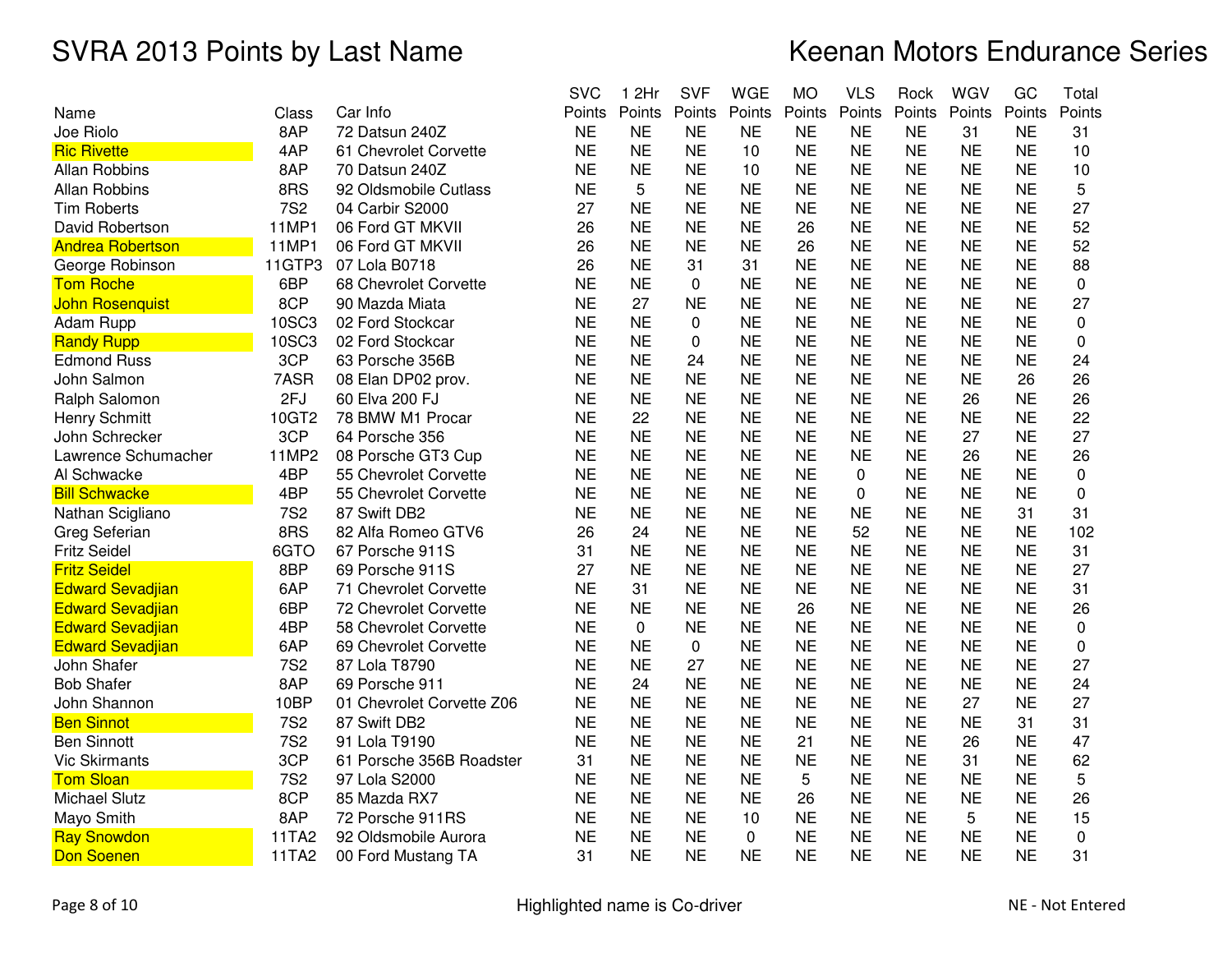|                          |            |                            | <b>SVC</b> | 1 2Hr       | <b>SVF</b> | <b>WGE</b> | <b>MO</b> | VLS       | Rock      | WGV       | GC        | Total  |
|--------------------------|------------|----------------------------|------------|-------------|------------|------------|-----------|-----------|-----------|-----------|-----------|--------|
| Name                     | Class      | Car Info                   | Points     | Points      | Points     | Points     | Points    | Points    | Points    | Points    | Points    | Points |
| Douglas Sokolowski       | 10GT1      | 77 Porsche 911             | 26         | <b>NE</b>   | <b>NE</b>  | <b>NE</b>  | <b>NE</b> | <b>NE</b> | <b>NE</b> | <b>NE</b> | <b>NE</b> | 26     |
| Ron Stanley              | 10SC3      | 05 Nascar Dodge Charger    | <b>NE</b>  | 26          | <b>NE</b>  | <b>NE</b>  | <b>NE</b> | <b>NE</b> | <b>NE</b> | <b>NE</b> | <b>NE</b> | 26     |
| Linwood Staub            | 8CP        | 72 Datsun 240 Z            | <b>NE</b>  | 18          | <b>NE</b>  | <b>NE</b>  | <b>NE</b> | <b>NE</b> | <b>NE</b> | <b>NE</b> | <b>NE</b> | 18     |
| <b>Randy Stegall</b>     | 7M         | 67 Ford GT40               | <b>NE</b>  | $\mathbf 0$ | <b>NE</b>  | <b>NE</b>  | <b>NE</b> | <b>NE</b> | <b>NE</b> | <b>NE</b> | <b>NE</b> | 0      |
| <b>Irving Stein</b>      | 3DP        | 66 Volvo P1800             | <b>NE</b>  | <b>NE</b>   | <b>NE</b>  | <b>NE</b>  | <b>NE</b> | <b>NE</b> | <b>NE</b> | 27        | <b>NE</b> | 27     |
| <b>Clark Stephens</b>    | 6GTU       | 74 Datsun 260Z             | <b>NE</b>  | 22          | <b>NE</b>  | <b>NE</b>  | NE        | ΝE        | <b>NE</b> | NE        | ΝE        | 22     |
| James Stiehr             | 2FF        | 69 Winkleman WDF1          | <b>NE</b>  | <b>NE</b>   | <b>NE</b>  | <b>NE</b>  | <b>NE</b> | <b>NE</b> | <b>NE</b> | 26        | <b>NE</b> | 26     |
| Paul Stinson             | 8CP        | 63 Lotus Super 7           | <b>NE</b>  | 31          | <b>NE</b>  | <b>NE</b>  | <b>NE</b> | <b>NE</b> | <b>NE</b> | 22        | <b>NE</b> | 53     |
| <b>Denise Stubbs</b>     | 11MP2      | 01 Porsche 911             | <b>NE</b>  | 24          | <b>NE</b>  | <b>NE</b>  | <b>NE</b> | <b>NE</b> | <b>NE</b> | <b>NE</b> | <b>NE</b> | 24     |
| Lloyd Sutherland         | <b>7S2</b> | 87 Swift DB2               | <b>NE</b>  | 22          | <b>NE</b>  | <b>NE</b>  | <b>NE</b> | <b>NE</b> | <b>NE</b> | <b>NE</b> | <b>NE</b> | 22     |
| <b>Bruce Sutherland</b>  | 7BSR       | 76 Chevron B36             | 22         | <b>NE</b>   | <b>NE</b>  | <b>NE</b>  | <b>NE</b> | <b>NE</b> | <b>NE</b> | <b>NE</b> | <b>NE</b> | 22     |
| <b>Tom Sutterfield</b>   | 8CP        | 70 Porsche 911             | <b>NE</b>  | 24          | <b>NE</b>  | <b>NE</b>  | <b>NE</b> | <b>NE</b> | <b>NE</b> | <b>NE</b> | <b>NE</b> | 24     |
| Carl Tallardy            | 10GT2      | 96 Fabcar 911              | <b>NE</b>  | <b>NE</b>   | <b>NE</b>  | <b>NE</b>  | <b>NE</b> | <b>NE</b> | <b>NE</b> | 26        | <b>NE</b> | 26     |
| Mike Taradash            | 2FF        | 71 Lotus 69FF              | 26         | <b>NE</b>   | <b>NE</b>  | <b>NE</b>  | <b>NE</b> | <b>NE</b> | <b>NE</b> | <b>NE</b> | <b>NE</b> | 26     |
| John Target              | 3DP        | 64 MGB Roadster            | <b>NE</b>  | 26          | <b>NE</b>  | <b>NE</b>  | <b>NE</b> | <b>NE</b> | <b>NE</b> | <b>NE</b> | <b>NE</b> | 26     |
| <b>Brian Thomas</b>      | 8RS        | 92 Oldsmobile Cutlass      | <b>NE</b>  | 5           | <b>NE</b>  | <b>NE</b>  | <b>NE</b> | <b>NE</b> | <b>NE</b> | <b>NE</b> | <b>NE</b> | 5      |
| Jim Thomasson            | 10BP       | 93 Porsche RS America      | <b>NE</b>  | <b>NE</b>   | <b>NE</b>  | <b>NE</b>  | <b>NE</b> | <b>NE</b> | <b>NE</b> | <b>NE</b> | 27        | 27     |
| <b>Ron Tietjen</b>       | 10BP       | 87 Porsche Turbo Cup       | <b>NE</b>  | <b>NE</b>   | <b>NE</b>  | <b>NE</b>  | <b>NE</b> | <b>NE</b> | <b>NE</b> | 22        | <b>NE</b> | 22     |
| <b>Mary Tietjen</b>      | 10BP       | 87 Porsche Turbo Cup       | <b>NE</b>  | <b>NE</b>   | <b>NE</b>  | <b>NE</b>  | <b>NE</b> | <b>NE</b> | <b>NE</b> | 22        | <b>NE</b> | 22     |
| Alan Tosler              | 8CP        | 65 Lotus Elan              | <b>NE</b>  | <b>NE</b>   | <b>NE</b>  | <b>NE</b>  | <b>NE</b> | <b>NE</b> | <b>NE</b> | <b>NE</b> | 26        | 26     |
| <b>Todd Treffert</b>     | 8AP        | 73 Porsche 911             | 31         | <b>NE</b>   | <b>NE</b>  | <b>NE</b>  | 31        | 52        | <b>NE</b> | 24        | 31        | 169    |
| <b>Roman Tucker</b>      | 8BS        | 67 Alfa Romeo GTV          | <b>NE</b>  | <b>NE</b>   | 26         | <b>NE</b>  | 31        | 52        | <b>NE</b> | 31        | <b>NE</b> | 140    |
| <b>Roman Tucker</b>      | 3CP        | 61 Porsche 356B Roadster   | 31         | <b>NE</b>   | <b>NE</b>  | <b>NE</b>  | <b>NE</b> | <b>NE</b> | <b>NE</b> | <b>NE</b> | <b>NE</b> | 31     |
| Rasim Tugberk            | <b>7S2</b> | 87 Swift DB2               | <b>NE</b>  | <b>NE</b>   | <b>NE</b>  | <b>NE</b>  | <b>NE</b> | <b>NE</b> | <b>NE</b> | <b>NE</b> | 24        | 24     |
| Vince Vaccaro            | 8BS        | 72 Alfa Romeo GTV          | 27         | <b>NE</b>   | <b>NE</b>  | 10         | <b>NE</b> | <b>NE</b> | <b>NE</b> | 5         | 27        | 69     |
| <b>Richard Valentine</b> | 11MP1      | 06 Pontiac GTO R           | <b>NE</b>  | <b>NE</b>   | <b>NE</b>  | 22         | <b>NE</b> | <b>NE</b> | <b>NE</b> | <b>NE</b> | <b>NE</b> | 22     |
| Franco Valobra           | 11MP2      | 09 Ferrari 430             | <b>NE</b>  | 27          | <b>NE</b>  | <b>NE</b>  | <b>NE</b> | <b>NE</b> | <b>NE</b> | <b>NE</b> | <b>NE</b> | 27     |
| Chip Vance               | <b>7S2</b> | 97 Lola S2000              | <b>NE</b>  | <b>NE</b>   | <b>NE</b>  | <b>NE</b>  | 5         | <b>NE</b> | <b>NE</b> | <b>NE</b> | <b>NE</b> | 5      |
| <b>Eric van De Poele</b> | 11GTP1     | 87 Porsche 962             | <b>NE</b>  | $\pmb{0}$   | <b>NE</b>  | <b>NE</b>  | <b>NE</b> | <b>NE</b> | <b>NE</b> | <b>NE</b> | <b>NE</b> | 0      |
| Orie Voightman           | 8CP        | 01 Mazda Miata             | <b>NE</b>  | 5           | <b>NE</b>  | <b>NE</b>  | <b>NE</b> | <b>NE</b> | <b>NE</b> | <b>NE</b> | <b>NE</b> | 5      |
| Leo Voyazides            | 6BP        | 66 Shelby Mustang GT350    | 26         | <b>NE</b>   | <b>NE</b>  | <b>NE</b>  | <b>NE</b> | <b>NE</b> | <b>NE</b> | <b>NE</b> | <b>NE</b> | 26     |
| <b>Garrett Waddell</b>   | 6BP        | 63 Chevrolet Corvette Cpe. | 0          | 26          | <b>NE</b>  | <b>NE</b>  | <b>NE</b> | <b>NE</b> | <b>NE</b> | <b>NE</b> | <b>NE</b> | 26     |
| <b>Brian Walsh</b>       | 8RS        | 71 Ford Pinto              | <b>NE</b>  | 31          | <b>NE</b>  | <b>NE</b>  | <b>NE</b> | <b>NE</b> | <b>NE</b> | <b>NE</b> | <b>NE</b> | 31     |
| Michael Walsh            | 8AP        | 71 Porsche 914/6           | 22         | <b>NE</b>   | <b>NE</b>  | <b>NE</b>  | <b>NE</b> | <b>NE</b> | <b>NE</b> | <b>NE</b> | <b>NE</b> | 22     |
| Roy Walzer               | 5FM        | 63 Lotus 23B               | $\Omega$   | <b>NE</b>   | <b>NE</b>  | <b>NE</b>  | <b>NE</b> | <b>NE</b> | <b>NE</b> | <b>NE</b> | <b>NE</b> | 0      |
| Kye Wankum               | 8BP        | 68 Porsche 911 L           | <b>NE</b>  | <b>NE</b>   | <b>NE</b>  | <b>NE</b>  | <b>NE</b> | <b>NE</b> | <b>NE</b> | 5         | <b>NE</b> | 5      |
| Alex Welch               | 10GT1      | 97 Porsche 911 RSR         | <b>NE</b>  | <b>NE</b>   | <b>NE</b>  | <b>NE</b>  | <b>NE</b> | <b>NE</b> | <b>NE</b> | 26        | <b>NE</b> | 26     |
| Erik Weyls               | 10BP       | 92 Porsche 911 RS          | <b>NE</b>  | <b>NE</b>   | <b>NE</b>  | <b>NE</b>  | <b>NE</b> | <b>NE</b> | <b>NE</b> | 24        | <b>NE</b> | 24     |
| <b>Kevin Wheeler</b>     | 7BSR       | 78 Chevron B36             | <b>NE</b>  | <b>NE</b>   | <b>NE</b>  | 24         | <b>NE</b> | <b>NE</b> | <b>NE</b> | <b>NE</b> | <b>NE</b> | 24     |